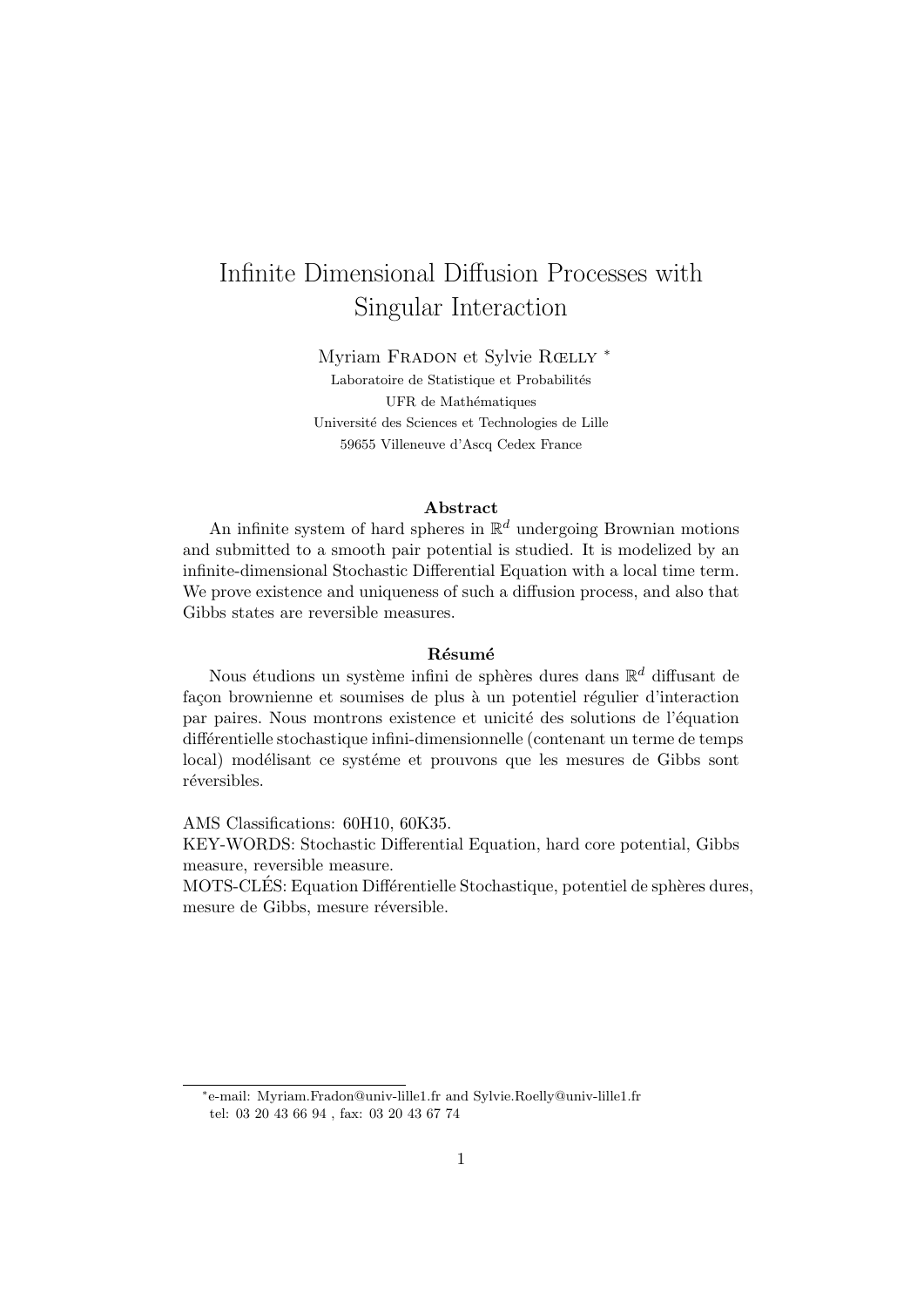### 1 Introduction

In [Kol37], Kolmogorov discovered an important connection between time reversible diffusions and Gibbs measures in the context of finite-dimensional processes. Here, we extend this problematic to the case of some infinitely many interacting diffusions. More precisely, we consider an infinite system of hard spheres in  $\mathbb{R}^d$  undergoing Brownian motions and submitted to the influence of a smooth finite range pair potential.

On one side, systems of infinite Brownian particles (i.e. spheres with radius 0) with smooth pair interaction have been treated in a pioneer work by R. Lang [Lan77], and then by J. Fritz [Fri87]. On another side, a system of infinitely many Brownian spheres without external potential was studied by H. Tanemura [Tan96]. In the present paper, the model is a mixture of both models. We deal with Brownian motions submitted to the sum of a hard core potential and a smooth finite range pair potential. We prove existence and uniqueness of a solution of corresponding equation  $(\mathcal{E})$  stated in section 3, under the condition that the initial density of spheres is small enough (condition  $z < z_c$  in Theorem 2.3, which is natural from a physical point of view). We also obtain that Gibbs initial measures are reversible.

Let us just mention that the law of such processes could be studied from Dirichlet form point of view. H. Tanemura [Tan97] did it for pure hard core systems. See also the work of H. Osada [Osa96] and M. Yoshida [Yos96] for a large class of potentials.

After a second section where notations are introduced, in section 3 we present the infinite dimensional equation  $(\mathcal{E})$  and we state the results. The sequence of approximating solutions is built in section 4. In section 5 we prove technical estimates needed in section 6, for the convergence of the approximations. Finally, section 7 is devoted to complete the proof of the main results.

### 2 Configuration spaces and notations

The particles we deal with in the present paper evolve in  $\mathbb{R}^d$ , for a fixed  $d\geqslant 1$ , endowed with the euclidian norm denoted by  $||$ .  $B(x_0, \rho)$  will denote the closed ball centered in  $x_0 \in \mathbb{R}^d$  with radius  $\rho$  and more generally, for any subset A in  $\mathbb{R}^d$ , we let

$$
B(A, \rho) = \{ x \in \mathbb{R}^d \text{ such that } d(x, A) \leqslant \rho \}
$$

where  $d(x, A)$  denotes the (euclidian) distance between A and x. By simplicity, the volume of a subset A in  $\mathbb{R}^d$  is also denoted by |A|.

The modelization of point configurations may be done in two equivalent ways: the first possibility is to represent an n points configuration in  $\mathbb{R}^d$  as a subset (with multiplicity) of cardinal n in  $\mathbb{R}^d$ , that is as an equivalence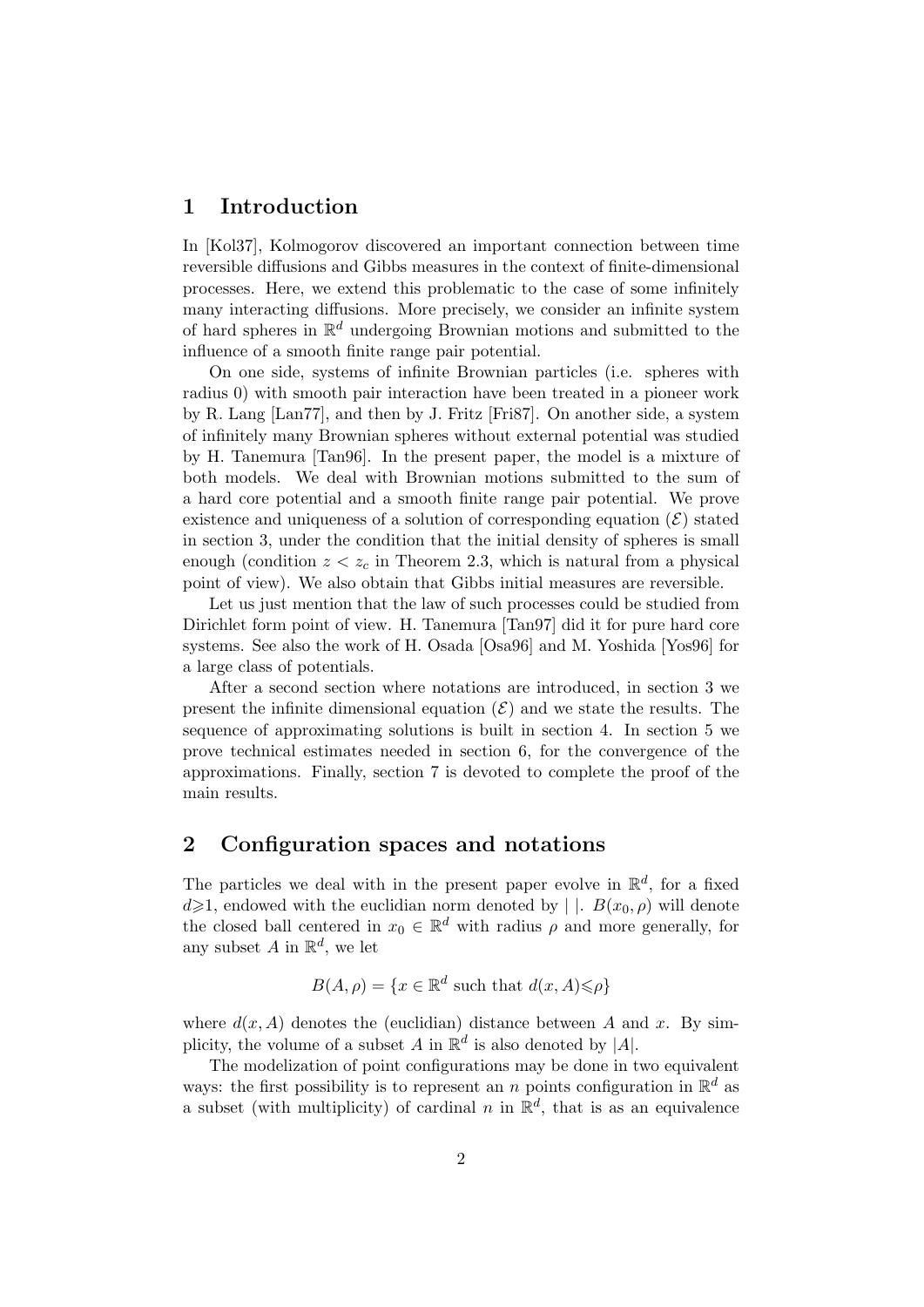class on  $(\mathbb{R}^d)^n$  under the action of the permutation group  $S_n$  on  $\{1, \ldots, n\}$ . The second possibility is to modelize it as a point measure  $\sum_{i=1}^{n} \delta_{\xi_i}$ . More generally, the set of all point configurations in  $\mathbb{R}^d$  will be the set M of all point Radon measures on  $\mathbb{R}^d$ , that is

$$
\mathcal{M} = \left\{ \xi = \sum_{i \in I \subset \mathbb{N}} \delta_{\xi_i} \text{ such that } \xi_i \in \mathbb{R}^d \text{ and } \forall \Lambda \text{ compact in } \mathbb{R}^d, \xi(\Lambda) < +\infty \right\},\
$$

endowed with the topology of vague convergence.

We introduce the following notations.

• For  $A \subset \mathbb{R}^d$ ,  $N_A$  is the counting variable on  $\mathcal{M}$ :

$$
N_A(\xi) = \text{Card}\{i \in \mathbb{N}, \xi_i \in A\}.
$$

- For  $A \subset \mathbb{R}^d$ ,  $\mathcal{B}_A$  is the  $\sigma$ -algebra on M generated by the sets  $\{N_B = n\}$ ,  $n \in \mathbb{N}, B \subset A, B$  bounded.
- $\pi$  (resp.  $\pi_A$ ) is the Poisson process on  $\mathbb{R}^d$  (resp. on A) with intensity measure the Lebesgue measure dx (resp.  $dx|_A$ ).

The particles we deal with in this paper are not reduced to points but are hard spheres of radius  $r/2$ , for a fixed  $r > 0$ . So the set of "allowed" configurations" is the following subset of  $\mathcal M$ :

$$
\mathcal{A} = \{\xi \in \mathcal{M} \text{ such that } \forall i \neq j \, |\xi_i - \xi_j| \geq r \}.
$$

Let us denote  $\mathcal{C}(\mathbb{R}^+, \mathcal{M})$  the set of continuous M-valued paths on  $\mathbb{R}^+$ , endowed with the topology of uniform convergence on each compact time interval. The subset of all "allowed" configuration evolutions is

 $\mathcal{C}(\mathbb{R}^+,\mathcal{A}) = \{X \in \mathcal{C}(\mathbb{R}^+,\mathcal{M}) \text{ such that } \forall t \geqslant 0 \ X(t) \in \mathcal{A}\}.$ 

Remark 2.1 : We study here the evolution of a particles configuration under the influence of an interaction potential with finite range  $R$ . Then a fixed particle can interact with at most a finite number  $\overline{N}$  of particles, which is clearly bounded by  $\frac{(R+r/2)^d}{(r/2)^d}$ .

### 3 Statement of the results

Let  $(\Omega, \mathcal{F}, P)$  be a probability space with a right continuous filtration  $\{\mathcal{F}_t\}_{t\geqslant 0}$ such that each  $\mathcal{F}_t$  contains all P− negligible sets and let  $(W_i(t), t \ge 0)_{i \in \mathbb{N}}$  be a family of  $\mathcal{F}_t$ -adapted independent d-dimensional Brownian motions.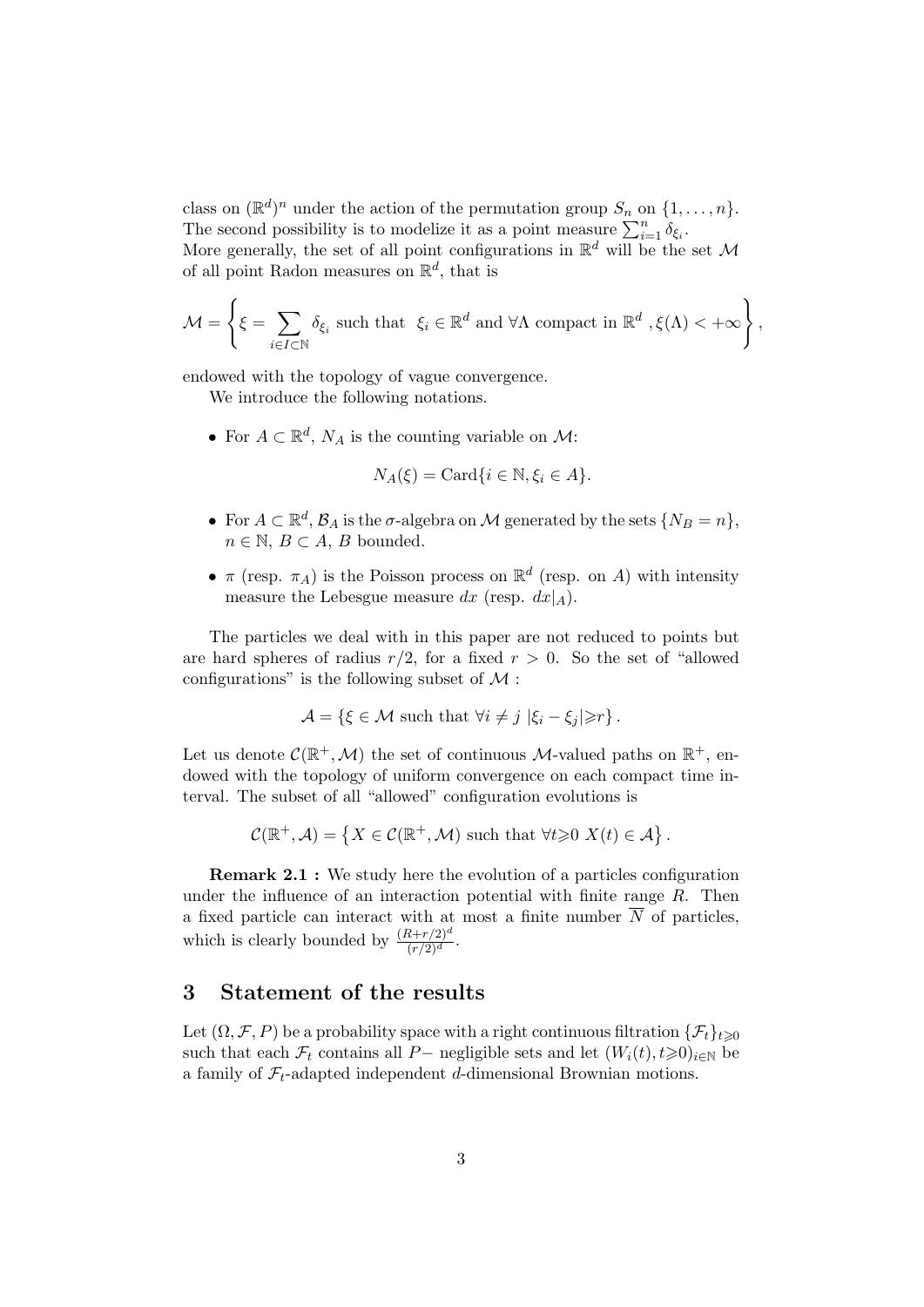We consider the following infinite system of stochastic equations :

$$
\mathcal{E}\left\{\n\begin{array}{l}\n\text{For } i \in \mathbb{N}, t \in \mathbb{R}^+, \\
X_i(t) = X_i(0) + W_i(t) - \frac{1}{2} \sum_{j \in \mathbb{N}} \int_0^t \nabla \varphi(X_i(s) - X_j(s)) ds \\
+ \sum_{j \in \mathbb{N}} \int_0^t (X_i(s) - X_j(s)) dL_{ij}(s)\n\end{array}\n\right.
$$

where

•  $(X_i(t), t \geq 0)_{i \in \mathbb{N}}$  is a continuous A-valued process, i.e. satisfying

$$
|X_i(t) - X_j(t)| \ge r \quad \text{ for } t \ge 0 \text{ and } i \ne j;
$$

- $\varphi$  is a smooth stable pair potential with finite range R;
- $(L_{ij}(t), t \ge 0)_{i,j \in \mathbb{N}}$  is a family of non-decreasing  $\mathbb{R}^+$ -valued continuous processes satisfying :

$$
L_{ij}(0) = 0
$$
,  $L_{ij} \equiv L_{ji}$  and  $L_{ij}(t) = \int_0^t \mathbb{1}_{|X_i(s) - X_j(s)| = r} dL_{ij}(s)$ 

By convention, we will always take  $L_{ii} \equiv 0$ .

A solution of the system  $(\mathcal{E})$  is a family  $(X_i(t), L_{ij}(t), t \geq 0, i, j \in \mathbb{N})$  (or simply  $(X_i(t), t \ge 0)_{i \in \mathbb{N}}$  of processes such that the equation  $(\mathcal{E})$  and the above conditions are satisfied.

Then the interaction between the coordinates of the process derives from the action of two potentials :

•  $\varphi$  a pair potential, function on  $\mathbb{R}^d$  of class  $\mathcal{C}^2$  with finite range  $R > r$ , i.e. satisfying  $\varphi(x) = 0$  if  $|x| \ge R$  and  $\varphi(x) = \varphi(-x)$  (then  $\nabla \varphi(0) = 0$ ). We denote by  $\varphi$  the following lower bound :

$$
\underline{\varphi} = \inf_{|x| \ge r} \varphi(x) \le 0.
$$

•  $\psi$  a r-diameter hard core pair potential i.e. such that  $\psi(x) = +\infty$  if  $|x| < r$  and  $\psi(x) = 0$  otherwise.

We now define the set  $\mathcal{G}(z)$  of Gibbs states associated to the potential  $\varphi + \psi$  with activity parameter  $z \in \mathbb{R}^+$ . For each compact subset  $\Lambda$  of  $\mathbb{R}^d$ , let us define a local density function by :

$$
f_{\Lambda}(\xi|\eta) = \frac{z^{N_{\Lambda}(\xi)}}{e^{-|\Lambda|} Z^{\Lambda,\eta}} \mathbb{I}_{\mathcal{A}}(\xi_{\Lambda}\eta_{\Lambda^c}) \exp\big(-\frac{1}{2} \sum_{\substack{\xi_i,\xi_j \in \Lambda \\ i \neq j}} \varphi(\xi_i - \xi_j) - \sum_{\substack{\xi_i \in \Lambda \\ \eta_j \in \Lambda^c}} \varphi(\xi_i - \eta_j)\big) \tag{1}
$$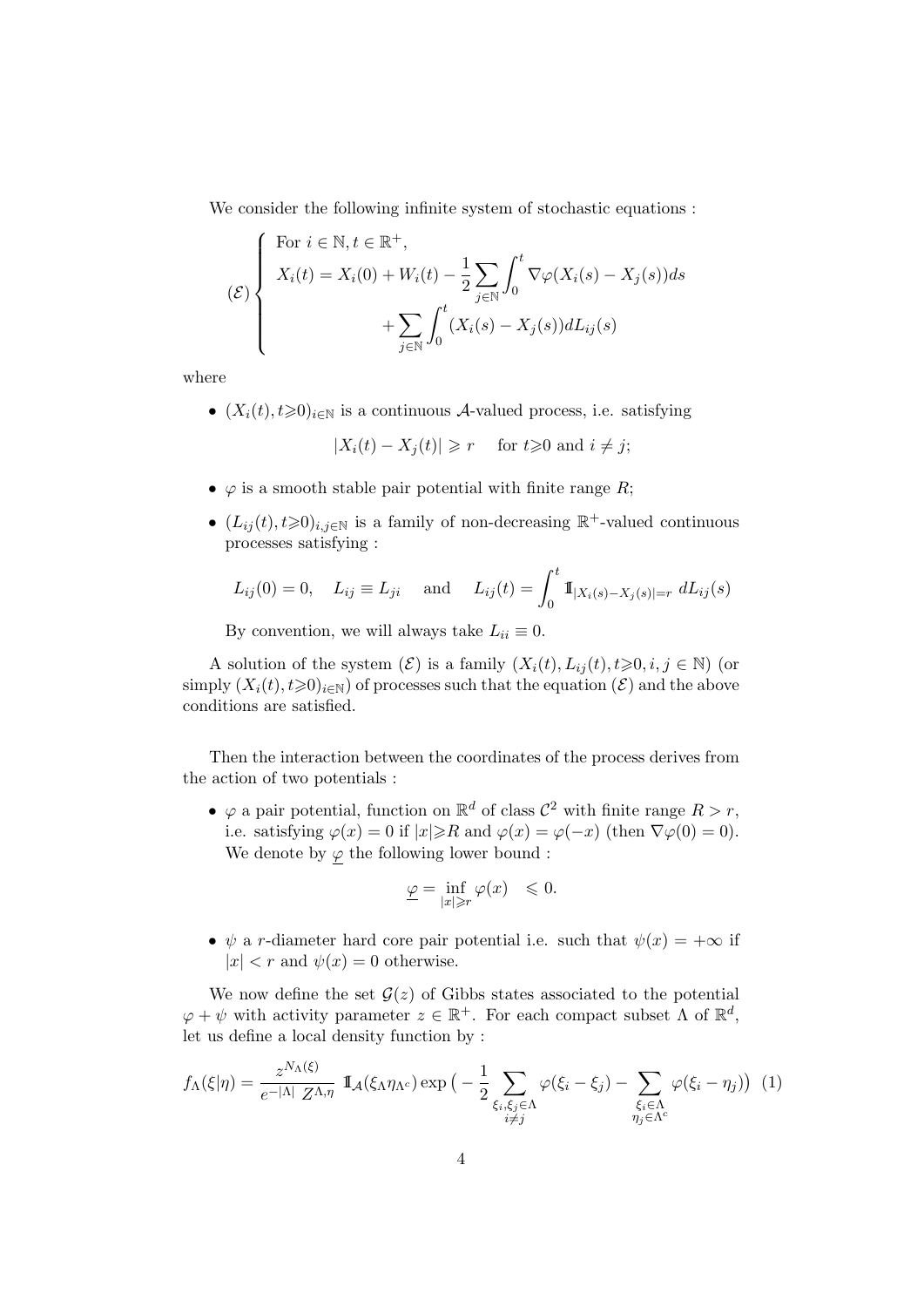where  $Z^{\Lambda,\eta}$  is a renormalizing constant determined by

$$
Z^{\Lambda,\eta} = \sum_{n=0}^{+\infty} \frac{z^n}{n!} \int_{\Lambda^n} \mathbb{I}_{\mathcal{A}}(\xi_{\Lambda} \eta_{\Lambda^c}) \exp(-\sum_{1 \leq i < j \leq n} \varphi(\xi_i - \xi_j) - \sum_{\substack{1 \leq i \leq n \\ \eta_j \in \Lambda^c}} \varphi(\xi_i - \eta_j)) d\xi_1 \cdots d\xi_n
$$

and  $\xi_{\Lambda}\eta_{\Lambda^c}$  is the element of  $(\mathbb{R}^d)^{\mathbb{N}}$  which coincides with  $\xi$  on  $\Lambda$  and with  $\eta$ on  $\Lambda^c$ .

**Definition 3.1** A Probability measure  $\mu$  on M belongs to the set  $\mathcal{G}(z)$  of Gibbs states with activity z and associated potential  $\varphi + \psi$  if and only if, for each compact subset  $\Lambda \subset \mathbb{R}^d$ ,

$$
d\mu(\xi|\mathcal{B}_{\Lambda^c})(\eta) = f_{\Lambda}(\xi|\eta) d\pi_{\Lambda}(\xi) \quad \text{for } \mu\text{-a.e. } \eta
$$

The set  $\mathcal{G}(z)$  is convex and compact. Since  $\varphi + \psi$  is a potential which is superstable and lower regular in the sense of Ruelle [Rue70],  $\mathcal{G}(z)$  is non empty but the question if  $\mathcal{G}(z)$  is reduced to only one measure for z large enough is still an open problem .

The main results of this paper are the following theorems, proved in section 6.

**Theorem 3.2** The continuous gradient system  $(\mathcal{E})$  admits a solution with values in A for all initial configuration which belongs a.s to a set  $A \subset A$ defined by the equation (20). This solution, denoted by  $(X^{\infty}(t), t\geq 0)$ , is Markovian and is unique as element of  $C \subset C(\mathbb{R}^+, \mathcal{A})$ , a subset of regular paths defined in section 6.

**Theorem 3.3** Let  $z < z_c$  be a fixed activity, with  $z_c =$  $\exp(2N\varphi)$  $\frac{r_1(r_1-r_2)}{(R^d-r^d) |B(0,1)|}.$ The A-valued process solution of  $(\mathcal{E})$  with an initial configuration distributed like  $\mu \in \mathcal{G}(z)$  is reversible.

**Remark 3.4** : The existence of a critical value for the activity z is natural, it is related to the still open problem of percolation for the hard core continuous system. The value of  $z_c$  given here appears for technical reasons in corollary 5.5, where a percolation type estimate is computed.

### 4 Construction of approximating processes

The solution of  $(\mathcal{E})$  will be constructed as a limit of approximating processes  $(X^{l})_{l\in\mathbb{N}^{*}}$ , by penalization. In this whole section,  $l\in\mathbb{N}^{*}$  and  $\Lambda=[-l,l]^{d}$  are fixed.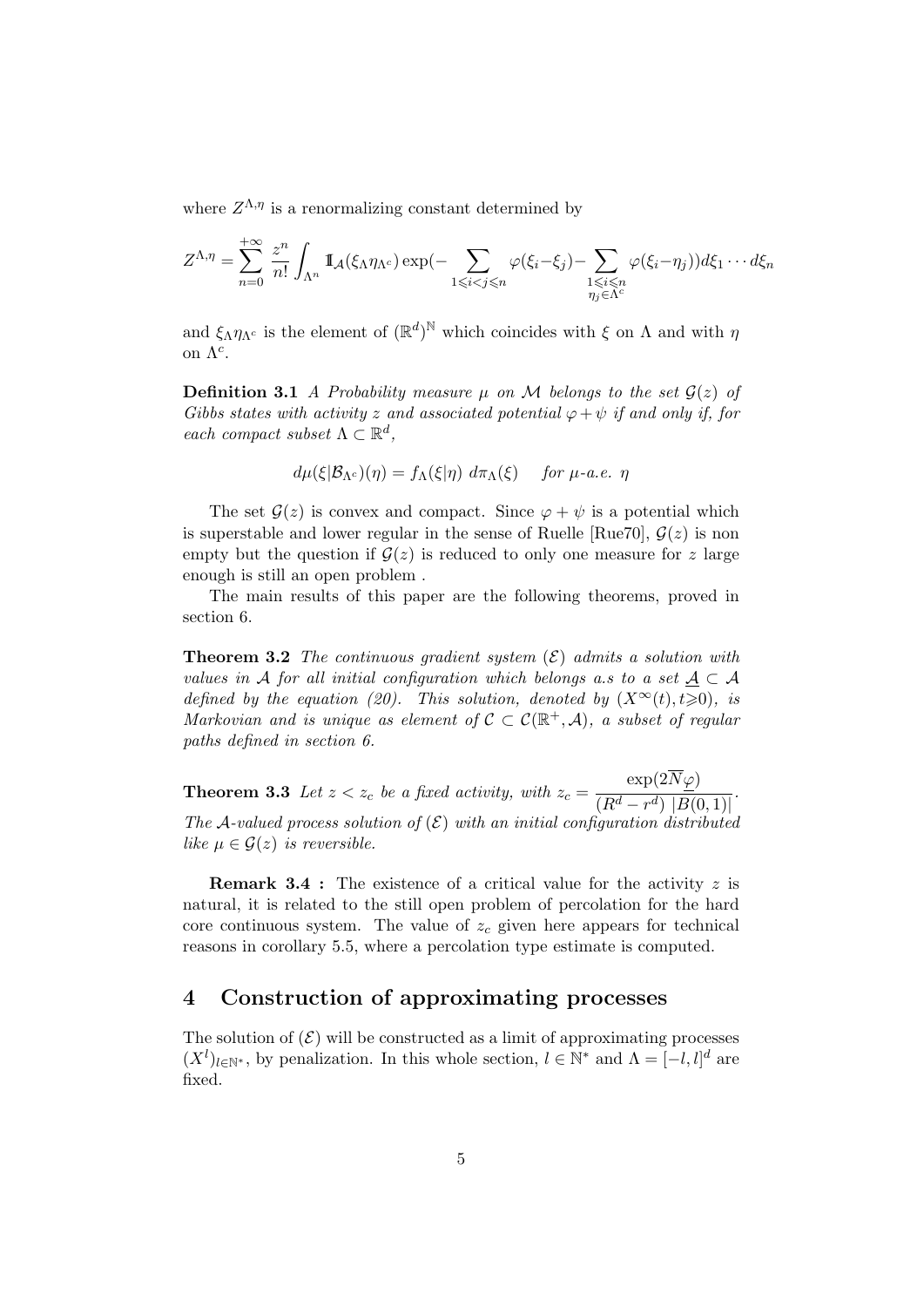For an allowed configuration  $\eta$  concentrated outside  $\Lambda$ , we fix a  $\mathbb{R}^+$ valued function  $\psi^{l,\eta}$  on  $\mathbb{R}^d$  which is  $\mathcal{C}^2$  with bounded derivatives and vanishes on every  $x \in \Lambda$  such that  $x\eta$  is an allowed configuration, that is

$$
\psi^{l,\eta}(x) = 0 \quad \Leftrightarrow \quad x \in \Lambda \text{ and } x\eta \in \mathcal{A} \quad \Leftrightarrow \quad x \in \Lambda \text{ and } d(x,\eta) \geq r.
$$

We extend the definition of  $\psi^{l,\eta}$  to configurations  $\eta \in \mathcal{A}$  not necessarily belonging to  $(\Lambda^c)^{\mathbb{N}}$  by  $\psi^{l,\eta} = \psi^{l,\eta_{\Lambda^c}}$ .

We also suppose that, for every  $\eta \in \mathcal{A}$ ,

$$
\sum_{l \in \mathbb{N}^*} \int_{\mathbb{R}^d} \mathbb{I}_{\psi^{l,\eta}(x) > 0} \, \exp(-\psi^{l,\eta}(x)) \, dx \quad \leqslant \quad 1. \tag{2}
$$

(Choose for example  $\psi^{l,\eta}(x) = \frac{1}{5}l^3\delta(x)$  where  $\delta$  is a  $\mathcal{C}^2$  function with bounded derivatives which is equivalent to  $d(\cdot, \Lambda - B(\eta_{\Lambda^c}, r))$  on  $\mathbb{R}^d$ .)

For  $\eta \in \mathcal{A}$  still fixed, and for  $n \in \mathbb{N}^*$ , let us now study the *n*-dimensional stochastic differential equation :

$$
\left\{\n\begin{aligned}\n\forall i \in \{1, \ldots, n\}, &\forall t \geq 0, \\
dX_i(t) = dW_i(t) - \frac{1}{2} \Big( \nabla \psi^{l, \eta}(X_i(t)) + \sum_{j=1, \ldots, n} \nabla \varphi(X_i(t) - X_j(t)) \\
&+ \sum_{j, \eta_j \in \Lambda^c} \nabla \varphi(X_i(t) - \eta_j) \Big) dt \\
&+ \sum_{j=1, \ldots, n} (X_i(t) - X_j(t)) dL_{ij}(t)\n\end{aligned}\n\right\}
$$

It is a stochastic equation reflected in  $\mathcal{A} \cap (\mathbb{R}^d)^n$  with drift  $-\frac{1}{2} \nabla \beta_n^{l, \eta}$  where

$$
\beta_n^{l,\eta}(x_1,\ldots,x_n) = \sum_{i=1,\ldots,n} (\psi^{l,\eta}(x_i) + \frac{1}{2} \sum_{\substack{j=1,\ldots,n \\ j\neq i}} \varphi(x_i - x_j) + \sum_{j,\eta_j \in \Lambda^c} \varphi(x_i - \eta_j)).
$$
\n(3)

It has a unique strong solution for each initial configuration  $x \in \mathcal{A} \cap (\mathbb{R}^d)^n$ (see th 5.1 of [ST86]). We will denote this solution by  $X^{l,\eta,n}(x, \cdot)$ .

**Proposition 4.1** The law, denoted by  $Q_n^{l,\eta}$ , of the solution of  $(\mathcal{E}_n^{l,\eta})$  with initial condition  $\nu_n^{l,\eta}$  is reversible, where  $\nu_n^{l,\eta}$  is the finite measure defined on  $(\mathbb{R}^d)^n$  by

$$
d\nu_n^{l,\eta}(x_1,\ldots,x_n)=\exp(-\beta_n^{l,\eta}(x_1,\ldots,x_n))\mathbf{1}_{\mathcal{A}}(x_1,\ldots,x_n)\,dx_1\ldots dx_n.
$$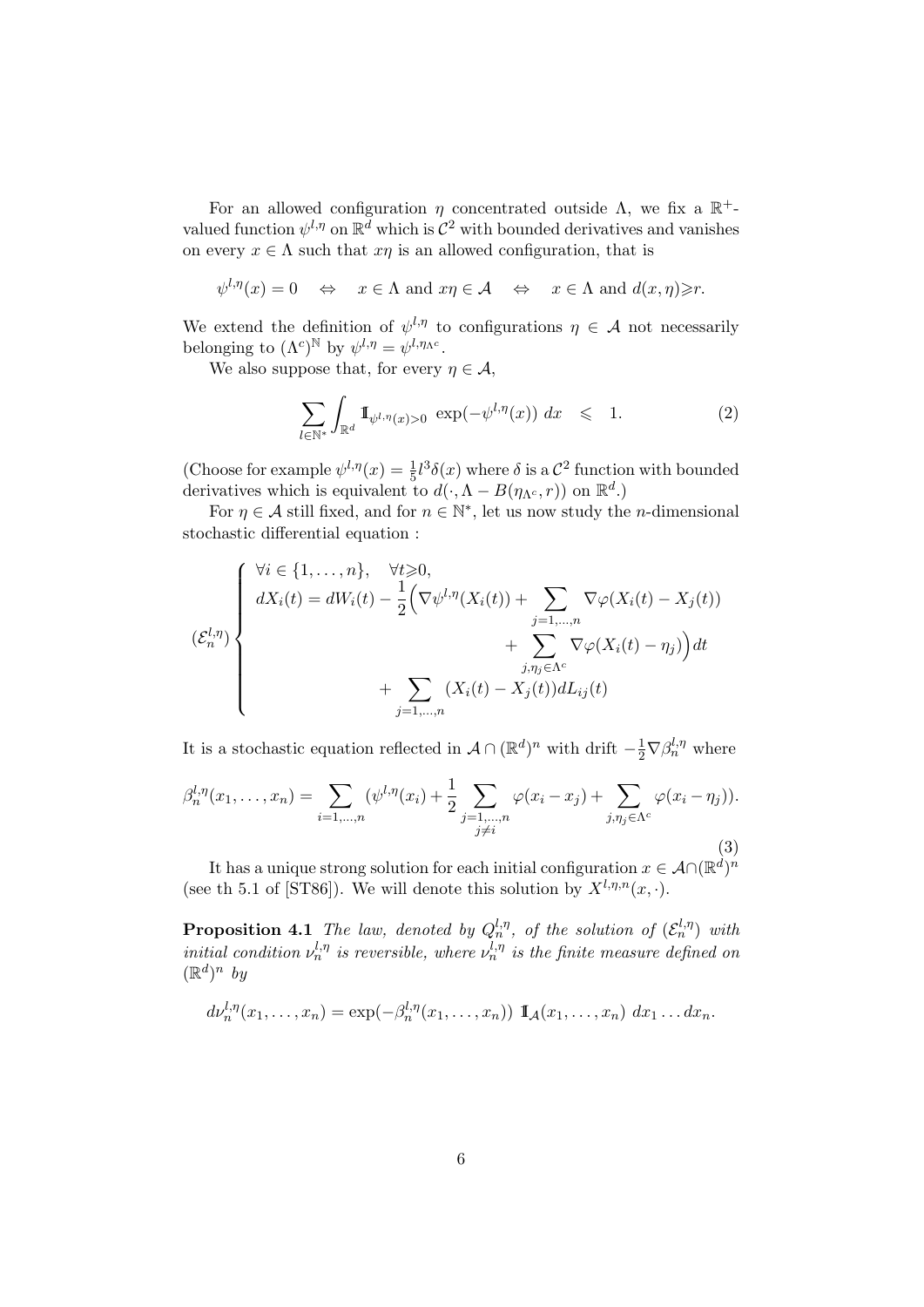#### Proof of prop 4.1

In this proof,  $l, \eta$  and  $n$  are fixed, hence we drop the indices and simply write  $\beta, \nu, Q$  for  $\beta_n^{l,\eta}, \nu_n^{l,\eta}, Q_n^{l,\eta}$ , etc. Thanks to theorem 5.1 of [ST86] again, the stochastic differential equation

$$
\forall i \in \{1, \dots, n\}, \quad \forall t \geq 0, \quad x \in \mathcal{A} \cap (\mathbb{R}^d)^n
$$

$$
X_i(t) = x_i + W_i(t) + \int_0^t \sum_{j=1, \dots, n} (X_i(s) - X_j(s)) dL_{ij}(s)
$$

$$
L_{ij}(t) = \int_0^t \mathbb{I}_{|X_i(s) - X_j(s)| = r} dL_{ij}(s)
$$

has a unique strong solution, whose law on  $\mathcal{C}([0,T], \mathcal{A} \cap (\mathbb{R}^d)^n)$  is denoted by  $\overline{P}^x$ . It is known (see e.g. th 1 of [ST87]) that the measure  $\overline{P}$  =  $\int_{A\cap(\mathbb{R}^d)^n}^{\tilde{}} \overline{P}^x dx$  is time reversible.

If  $Q^x$  is the distribution of the unique strong solution of  $(\mathcal{E}_n^{l,\eta})$  starting from x, and  $Q = \int_{\mathcal{A} \cap (\mathbb{R}^d)^n} Q^x \ d\nu(x)$  is the law of the solution with initial distribution  $\nu$ , applying Girsanov theorem, we can compute the density :

$$
\frac{dQ}{d\overline{P}}(X) = \exp\left(-\frac{1}{2}\left(\beta(X(0)) + \beta(X(T))\right) + \frac{1}{2}\int_0^T \sum_{i,j=1,\dots,n} \nabla_i \beta(X(s)) \left(X_i(s) - X_j(s)\right) dL_{ij}(s) + \int_0^T \left(\frac{1}{4}\Delta\beta(X(s)) - \frac{1}{8}|\nabla\beta(X(s))|^2\right) ds\right).
$$

Since  $\overline{P}$  and  $\frac{dQ}{d\overline{P}}$  are invariant with respect to the time reversal, Q is time reversal invariant too, which exactly means that the solution of  $(\mathcal{E}_n^{l,\eta})$  starting from  $\nu$  is reversible.

The finite measure  $\nu_n^{l,\eta}$  on  $(\mathbb{R}^d)^n$  is an approximation of the distribution of *n* particles under  $(\varphi + \psi)$ -interaction in Λ. We now define a Probability measure  $\mu^{l,\eta}$  on  $+ \infty$  $n=0$  $(\mathbb{R}^d)^n$  which will represent the distribution of a random number of particles in  $\Lambda$ , this number following a Poisson distribution with intensity measure  $z dx$ , by:

$$
\forall A_0 \times A_1 \times \cdots \times A_n \times \cdots \in \prod_{n=0}^{+\infty} \mathcal{B}or((\mathbb{R}^d)^n)
$$

$$
\mu^{l,\eta}(A_0 \times A_1 \times \cdots \times A_n \times \cdots) = \frac{1}{Z^{l,\eta}} \sum_{n=0}^{+\infty} \frac{z^n}{n!} \nu_n^{l,\eta}(A_n)
$$
(4)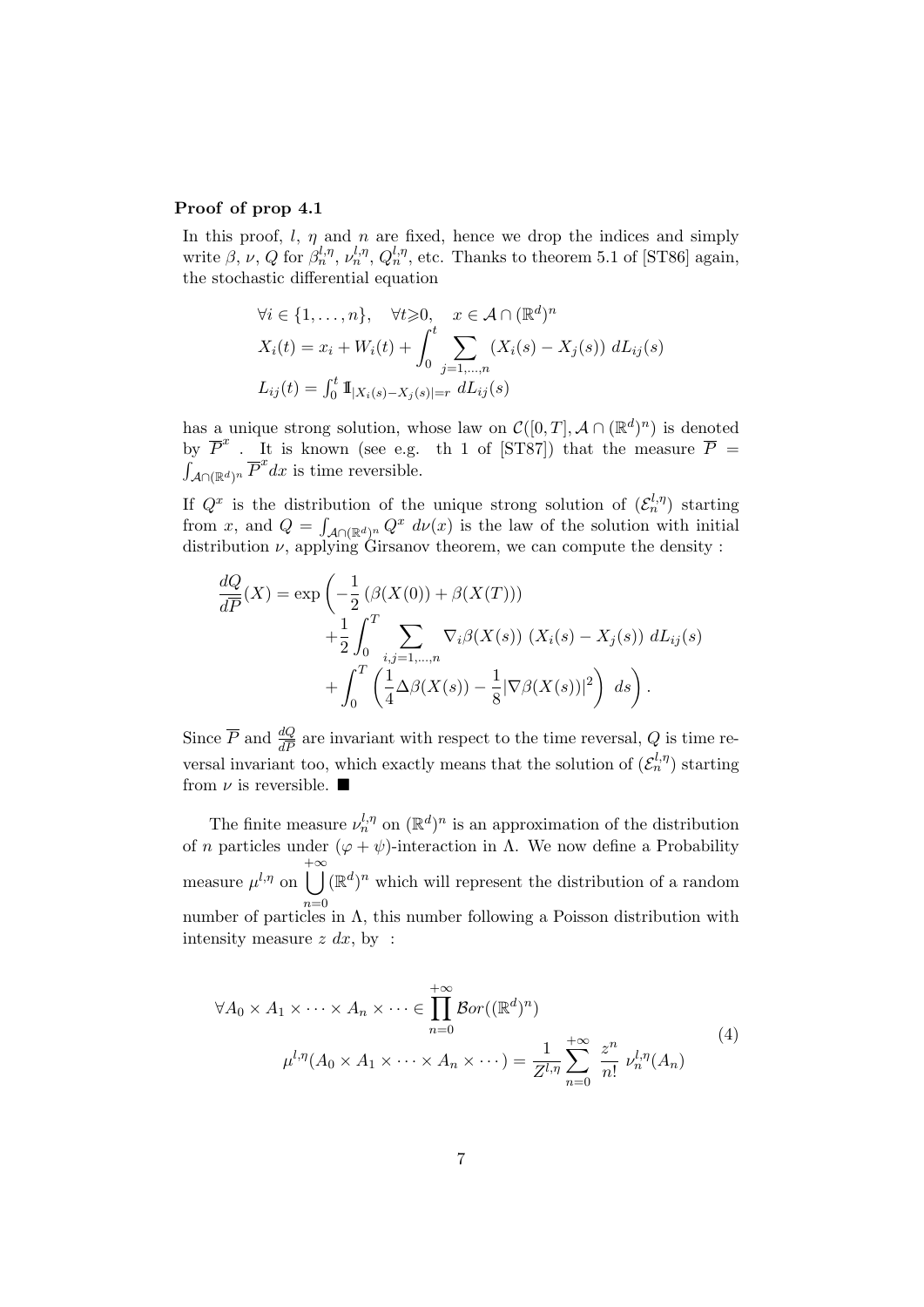where  $Z^{l,\eta}$  is the renormalizing constant (with the convention  $\nu_0^{l,\eta}$  $b_0^{t,\eta}(\{\emptyset\}) = 1).$ Similarly, consider the Probability measure on  $+ \infty$  $n=0$  $\mathcal{C}(\mathbb{R}^+,\mathbb{(R}^d)^n)$  defined by

$$
Q^{l,\eta} = \frac{1}{Z^{l,\eta}} \sum_{n=0}^{+\infty} \frac{z^n}{n!} Q_n^{l,\eta}.
$$

This reversible law is obviously the distribution of the unique strong solution  $X^{l,\eta}$  of the following finite (but random)-dimensional stochastic equation :

$$
(\mathcal{E}^{l,\eta})\begin{cases} \forall i \in \{1,\ldots,N\} \text{ where } N := \text{Card}(X^{l,\eta}(0)) \quad \forall t \geq 0\\ dX_i^{l,\eta}(t) = dW_i(t) \\ -\frac{1}{2} \Big( \nabla \psi^{l,\eta}(X_i^{l,\eta}) + \sum_{j=1}^N \nabla \varphi(X_i^{l,\eta} - X_j^{l,\eta}) + \sum_{j,\eta_j \in \Lambda^c} \nabla \varphi(X_i^{l,\eta} - \eta_j) \Big)(t) dt \\ + \sum_{j=1}^N (X_i^{l,\eta}(t) - X_j^{l,\eta}(t)) dL_{ij}^{l,\eta}(t) \\ \forall i, j \in \{1,\ldots,N\} L_{ij}^{l,\eta} = L_{ji}^{l,\eta}, \quad L_{ij}^{l,\eta}(0) = 0, \\ L_{ij}^{l,\eta} \text{ non decreasing and } \forall t \geq 0, L_{ij}^{l,\eta}(t) = \int_0^t \mathbb{1}_{[X_i^{l,\eta}(s) - X_j^{l,\eta}(s)] = r} dL_{ij}^{l,\eta}(s) \\ X^{l,\eta}(0) \stackrel{(d)}{=} \mu^{l,\eta} \end{cases}
$$

Finally, let us randomize the external configuration  $\eta$  and consider the following infinite dimensional stochastic equation

$$
(\mathcal{E}^l)
$$
\n
$$
\begin{cases}\n\forall i \in \mathbb{N} \text{ such that } X_i^l(0) \in \Lambda \quad, \forall t \geq 0 \\
dX_i^l(t) = dW_i(t) - \frac{1}{2} \Big( \nabla \psi^{l,X^l(0)}(X_i^l(t)) + \sum_j \nabla \varphi(X_i^l(t) - X_j^l(t)) \Big) dt \\
+ \sum_{j, X_j^l(0) \in \Lambda} (X_i^l(t) - X_j^l(t)) dL_{ij}^l(t) \\
\forall i \in \mathbb{N} \text{ such that } X_i^l(0) \notin \Lambda \quad X_i^l(\cdot) \equiv X_i^l(0) \\
\forall i, j \quad L_{ij}^l = L_{ji}^l, \quad L_{ij}^l(0) = 0, \quad L_{ij}^l \text{ non decreasing} \\
\text{and } \forall t \geq 0, L_{ij}^l(t) = \mathbb{I}_{X_i^l(0) \in \Lambda} \mathbb{I}_{X_j^l(0) \in \Lambda} \int_0^t \mathbb{I}_{|X_i^l(s) - X_j^l(s)| = r} dL_{ij}^l(s)\n\end{cases}
$$

For each deterministic initial configuration  $X^l(0) \in \mathcal{A}$ , the equation  $(\mathcal{E}^l)$  has a unique strong solution  $(X^l, L^l)$  since it reduces to the dynamics of  $(\mathcal{E}_n^{l, \eta})$ with  $\eta = X^l(0) \cap \Lambda^c$  and  $n = \text{Card}(X^l(0) \cap \Lambda)$ .

### 5 Estimates on the path set

In this section, we want to prove that the probability of trajectories of particles which interact too much, vanishes asymptotically when  $l \rightarrow +\infty$ . We will use this result to construct the limit of  $(X<sup>l</sup>)<sub>l</sub>$  in the next section.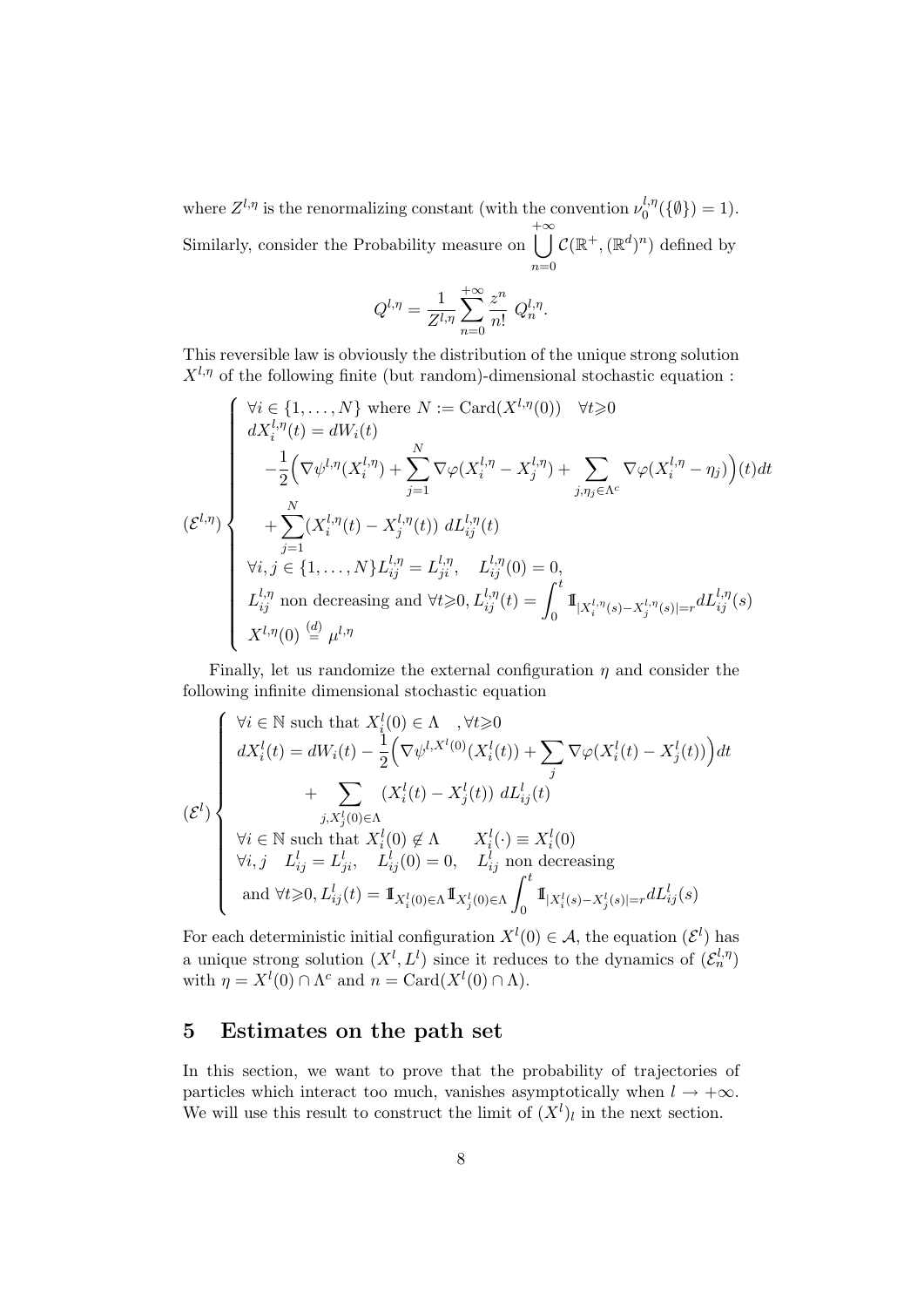#### 5.1 Probability of fast motion

We obtain (in prop 5.2) an estimate of the probability, under  $Q^{l,\eta}$ , that a particle moves "too fast". We first compute the probability of fast motion between two fixed bounded domains in  $\mathbb{R}^d$ .

Let  $A_0$  and  $A_T$  be bounded subsets of  $\mathbb{R}^d$ ,  $\varepsilon > 0$  and  $\delta \in ]0, T]$ .

$$
\mathcal{F}m(A_0, A_T, \varepsilon, \delta)
$$
  
= { $X \in \mathcal{C}([0, T], \mathcal{A}), \exists i \text{ s.t. } X_i(0) \in A_0, X_i(T) \in A_T \text{ and } w(X_i, \delta, T) > \varepsilon$ }

where  $w(X_i, \delta, T) = \text{sup}$  $|t-s|<\delta$  $0\leqslant s,t\leqslant T$  $|X_i(t)-X_i(s)|$  is the usual modulus of continuity

of the path  $X_i$ .

**Lemma 5.1** There exists a constant  $C_0 \geq 0$  depending only on T, z, R, r, d and  $\varphi$ , such that for each  $A_0$ ,  $A_T$  bounded subsets of  $\mathbb{R}^d$  and each  $\varepsilon > 0$ ,  $\delta \in ]0,T]$ , we have :

$$
\forall l \in \mathbb{N}^* \quad \forall \eta \in \mathcal{A} \quad Q^{l,\eta}(\mathcal{F}m(A_0, A_T, \varepsilon, \delta)) \leq C_0 \left( |A_0| + |A_T| \right) \frac{1}{\delta} \exp\left(-\frac{\varepsilon^2}{20\delta}\right)
$$

For every  $K \in \mathbb{N}^*, \varepsilon > 0$  and  $\delta \in ]0, T]$ , let  $\mathcal{F}m(K, \varepsilon, \delta)$  be the following event :

$$
\mathcal{F}m(K,\varepsilon,\delta) = \{ X \in \mathcal{C}([0,T],\mathcal{A}) \text{ s.t. } \exists i, X_i(0) \in B(0,K) \text{ and } w(X_i,\delta,T) > \varepsilon \}
$$

**Proposition 5.2** There exists a constant  $C_1 \geq 0$  depending only on T, z, R, r, d and  $\varphi$ , and a constant  $C_2 > 0$  depending only on T and d, such that :

$$
\forall K \in \mathbb{N}^* \quad \forall \varepsilon > 0 \quad \forall \delta \in ]0, T] \quad \forall l \in \mathbb{N}^* \quad \forall \eta \in \mathcal{A}
$$

$$
Q^{l, \eta}(\mathcal{F}m(K, \varepsilon, \delta)) \leq C_1 \, K^d \, \frac{1}{\delta} \, \exp(-C_2 \frac{\varepsilon^2}{\delta})
$$

### Proof of lemma 5.1

We first need an estimate of  $Q_n^{l,\eta}(\mathcal{F}m(A_0,A_T,\varepsilon,\delta)\cap(\mathbb{R}^d)^n)$ . By construction, the processes :

$$
\left(W_i(t) = X_i^{l,\eta,n}(t) - X_i^{l,\eta,n}(0) + \frac{1}{2} \int_0^t \nabla_i \beta_n^{l,\eta}(X^{l,\eta,n}(s)) ds - \int_0^t \sum_{j=1,\dots,n} (X_i^{l,\eta,n}(s) - X_j^{l,\eta,n}(s)) dL_{ij}^{l,\eta,n}(s) \right)_{1 \le i \le n}
$$
  
and 
$$
\left(\widehat{W}_i(t) = X_i^{l,\eta,n}(T-t) - X_i^{l,\eta,n}(T) + \frac{1}{2} \int_{T-t}^T \nabla_i \beta_n^{l,\eta}(X^{l,\eta,n}(s)) ds - \int_{T-t}^T \sum_{j=1,\dots,n} (X_i^{l,\eta,n}(s) - X_j^{l,\eta,n}(s)) dL_{ij}^{l,\eta,n}(s) \right)_{1 \le i \le n},
$$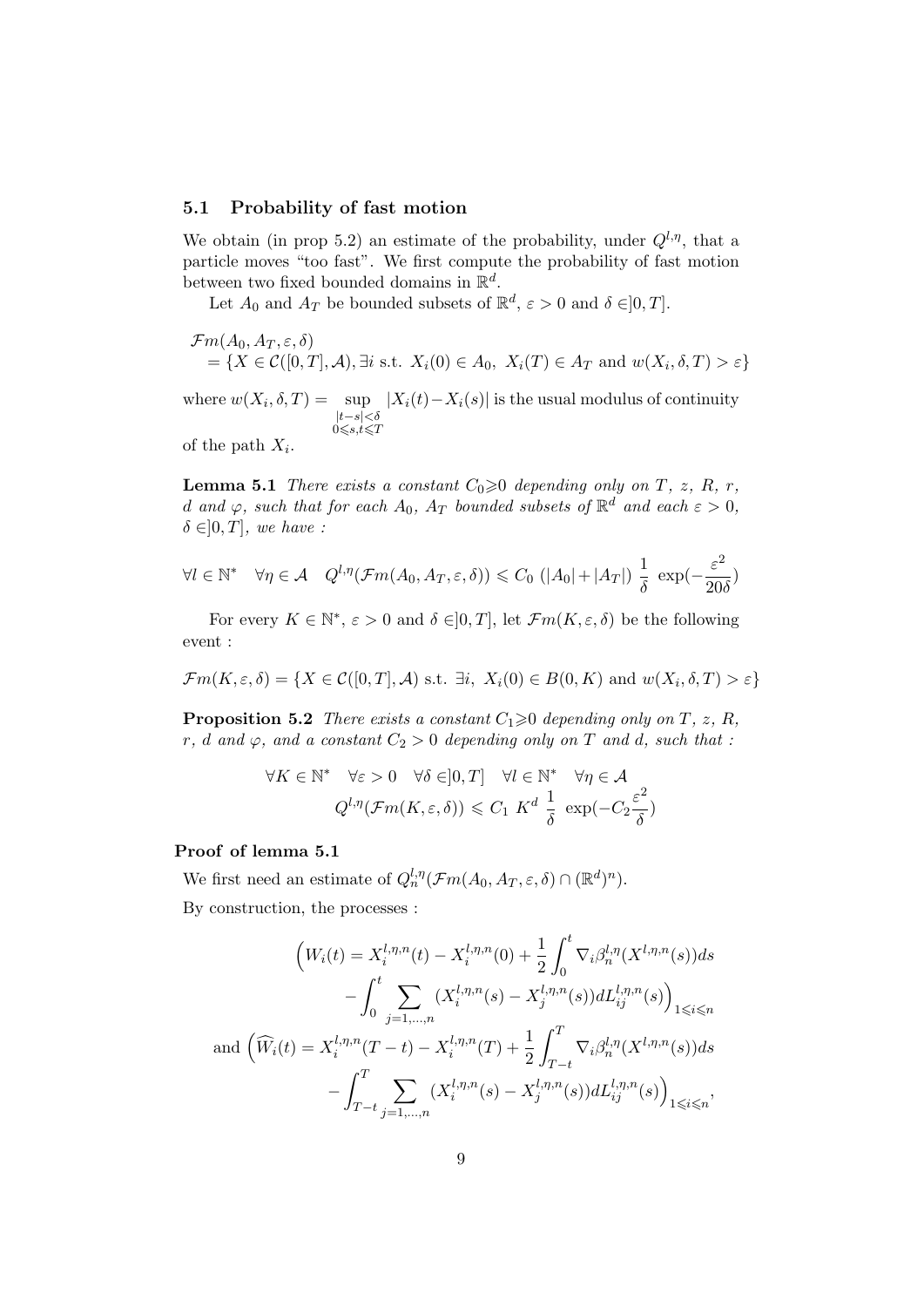are both *n*-dimensional Brownian motions on  $[0, T]$  starting from 0. Remarking that

$$
\forall t \in [0, T] \quad X^{l, \eta, n}(t) - X^{l, \eta, n}(0) = \frac{1}{2} \left( W(t) + \widehat{W}(T - t) - \widehat{W}(T) \right)
$$

we obtain :

$$
Q_n^{l,\eta}(\mathcal{F}m(A_0, A_T, \varepsilon, \delta)) \cap (\mathbb{R}^d)^n
$$
  
\n
$$
= Q_n^{l,\eta} \left( \begin{array}{c} \exists i \leq n \text{ s.t. } X_i(0) \in A_0, X_i(T) \in A_T \text{ and} \\ \sup_{|t-s| < \delta} |W_i(t) - W_i(s) + \widehat{W}_i(T-t) - \widehat{W}_i(T-s)| > 2\varepsilon \\ \sup_{0 \leq s,t \leq T} \end{array} \right)
$$
  
\n
$$
\leq Q_n^{l,\eta} (\exists i \leq n \text{ s.t. } X_i(0) \in A_0 \text{ and } w(W_i, \delta, T) > \varepsilon)
$$
  
\n
$$
+ Q_n^{l,\eta} (\exists i \leq n \text{ s.t. } X_i(0) \in A_T \text{ and } w(\widehat{W}_i, \delta, T) > \varepsilon)
$$
  
\n
$$
\leq \sum_{i=1}^n \nu_n^{l,\eta}(x_i \in A_0) Q_n^{l,\eta}(w(W_i, \delta, T) > \varepsilon)
$$
  
\n
$$
+ \sum_{i=1}^n \nu_n^{l,\eta}(x_i \in A_T) Q_n^{l,\eta}(w(W_i, \delta, T) > \varepsilon)
$$
  
\n
$$
\leq n Q_n^{l,\eta}(w(W_1, \delta, T) > \varepsilon) \left( \nu_n^{l,\eta}(x_1 \in A_0) + \nu_n^{l,\eta}(x_1 \in A_T) \right).
$$

By the scaling property of the Brownian Motion and Doob's inequality we have the upper bound :

$$
Q_n^{l,\eta} (w(W_1, \delta, T) > \varepsilon) \leq 2\sqrt{5} \frac{T}{\delta} \exp(-\frac{\varepsilon^2}{20\delta}).
$$

According to the definition (3) of  $\beta_n^{l,\eta}$ , since  $\psi^{l,\eta} \ge 0$  and by remark 2.1:

$$
\beta_n^{l,\eta}(x_1,\ldots,x_n) \geqslant 2\overline{N}_{\underline{\varphi}} + \beta_{n-1}^{l,\eta}(x_2,\ldots,x_n) \tag{5}
$$

which implies that

$$
\nu_n^{l,\eta}(x_1 \in A_0)
$$
\n
$$
= \int_{(\mathbb{R}^d)^n} \mathbb{I}_{x_1 \in A_0} \mathbb{I}_{\mathcal{A}}(x_1, \dots, x_n) e^{-\beta_n^{l,\eta}(x_1, \dots, x_n)} dx_1 \cdots dx_n
$$
\n
$$
\leq e^{-2N} \mathcal{L} |A_0| \nu_{n-1}^{l,\eta}((\mathbb{R}^d)^{n-1})
$$
\n(6)

and the same result holds for  $A_T$ . This leads to the estimate :

$$
Q_n^{l,\eta}(\mathcal{F}m(A_0, A_T, \varepsilon, \delta) \cap (\mathbb{R}^d)^n)
$$
  
\$\leqslant n e^{-2\overline{N}} \mathcal{L} \nu\_{n-1}^{l,\eta}((\mathbb{R}^d)^{n-1}) (\vert A\_0 \vert + \vert A\_T \vert) 2\sqrt{5} \frac{T}{\delta} \exp(-\frac{\varepsilon^2}{20\delta})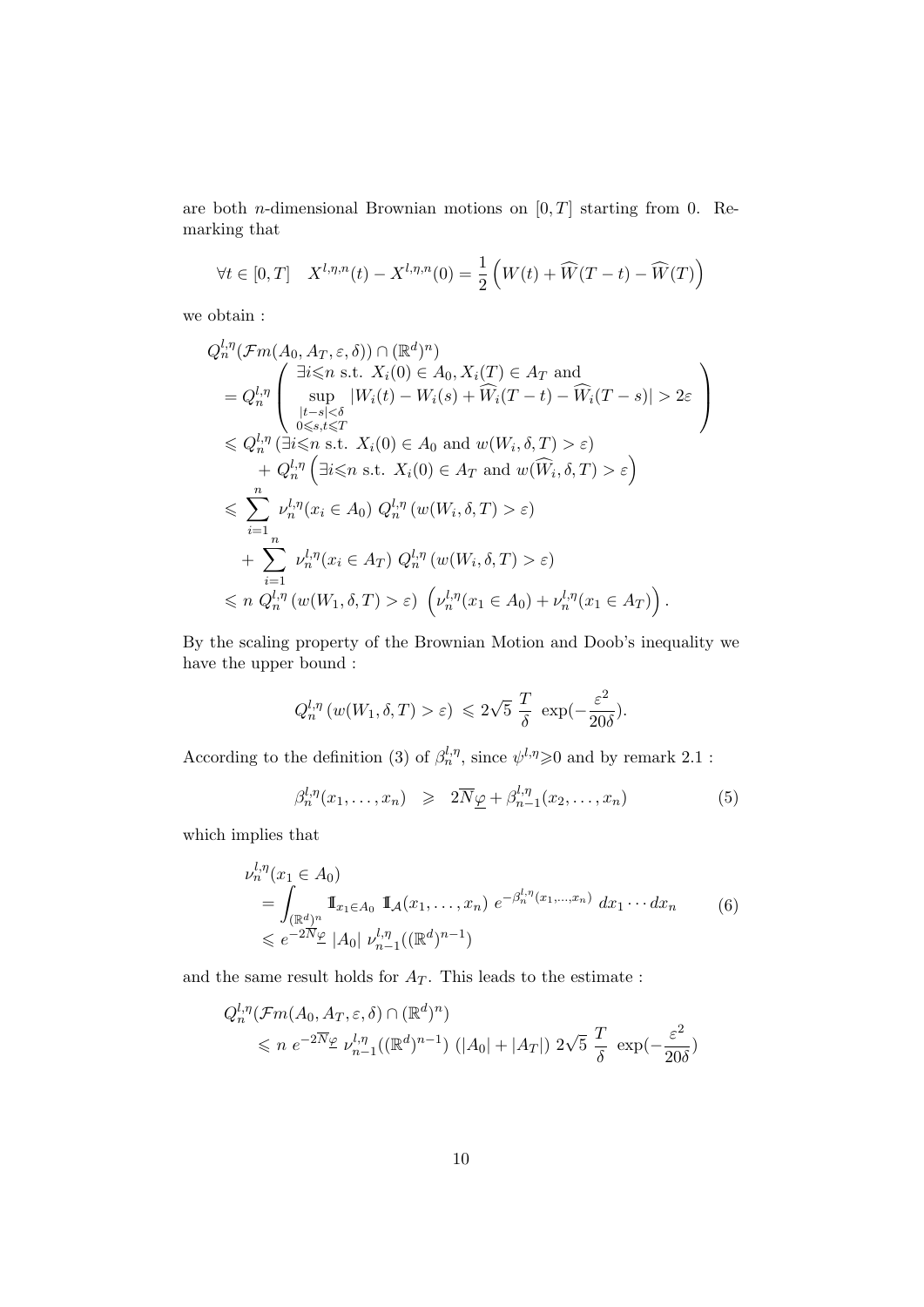and summing this over  $n$  we obtain the desired result :

$$
Q^{l,\eta}(\mathcal{F}m(A_0, A_T, \varepsilon, \delta))
$$
  
\n
$$
= \frac{1}{Z^{l,\eta}} \sum_{n=1}^{+\infty} \frac{z^n}{n!} Q_n^{l,\eta}(\mathcal{F}m(A_0, A_T, \varepsilon, \delta) \cap (\mathbb{R}^d)^n)
$$
  
\n
$$
\leq \frac{z}{Z^{l,\eta}} e^{-2\overline{N}\varphi} (|A_0| + |A_T|) 2\sqrt{5} \frac{T}{\delta} \exp(-\frac{\varepsilon^2}{20\delta}) \sum_{n=1}^{+\infty} \frac{z^{n-1}}{(n-1)!} \nu_{n-1}^{l,\eta}((\mathbb{R}^d)^{n-1})
$$
  
\n
$$
\leq C_0(|A_0| + |A_T|) \frac{1}{\delta} \exp(-\frac{\varepsilon^2}{20\delta})
$$
  
\nwith  $C_0 = 2\sqrt{5} T z e^{-2\overline{N}\varphi}$ .

#### Proof of prop 5.2

For 
$$
j
$$
 in N, let  $a_j = K + \sqrt{\frac{T\varepsilon^2}{\delta} + 20Tj}$ . The sequence  $(a_j)_j$  increases from  $a_0 = K + \sqrt{\frac{T\varepsilon^2}{\delta}}$  to  $+\infty$ . By definition,  $Q^{l,\eta}(\mathcal{F}m(K,\varepsilon,\delta)) = Q^{l,\eta}(\exists i, |X_i(0)| \leq K$  and  $w(X_i, \delta, T) > \varepsilon)$   $\leq Q^{l,\eta}(\exists i, |X_i(0)| \leq K$  and  $w(X_i, \delta, T) > \varepsilon$  and  $|X_i(T)| \leq a_0$   $+ \sum_{j=0}^{\infty} Q^{l,\eta}(\exists i, |X_i(0)| \leq K$  and  $a_j < |X_i(T)| < a_{j+1}$   $\leq Q^{l,\eta}(\exists i, |X_i(0)| \leq K, |X_i(T)| \leq a_0$  and  $w(X_i, \delta, T) > \varepsilon)$   $+ \sum_{j=0}^{\infty} Q^{l,\eta}(\exists i, |X_i(0)| \leq K, a_j < |X_i(T)| < a_{j+1}$  and  $w(X_i, T, T)^2 > \frac{T\varepsilon^2}{\delta} + 20Tj$ )

Using lemma 5.1 and remarking that  $\frac{1}{T} \leq \frac{1}{\delta}$  $\frac{1}{\delta}$ , we obtain :

$$
Q^{l,\eta}(\mathcal{F}m(K,\varepsilon,\delta))
$$
  
\$\leqslant C\_0 \left(K^d + (a\_0)^d\right) |B(0,1)| \frac{1}{\delta} \exp\left(-\frac{\varepsilon^2}{20\delta}\right)\$  
\$+ C\_0 \sum\_{j=0}^{+\infty} \left(K^d + (a\_{j+1})^d - (a\_j)^d\right) |B(0,1)| \frac{1}{T} \exp\left(-\frac{\frac{T\varepsilon^2}{\delta} + 20Tj}{20T}\right)\$  
\$\leqslant \frac{C\_0 |B(0,1)|}{\delta} e^{-\varepsilon^2/20\delta} (K^d + (a\_0)^d + K^d \sum\_{j=0}^{+\infty} e^{-j} + \sum\_{j=0}^{+\infty} ((a\_{j+1})^d - (a\_j)^d) e^{-j}).

But  $(a_{j+1})^d - (a_j)^d \leq 2^d \sqrt{ }$  $\overline{20T}^d(a_j)^d$  and  $a_j \leqslant 2 \ K \ \sqrt{3}$  $\sqrt{20Tj}\max(1,\sqrt{\frac{T\varepsilon^2}{\delta}})$  $\frac{\varepsilon^2}{\delta}$ ), for  $j\!\!\geqslant\!\!1.$  This leads to :

$$
Q^{l,\eta}(\mathcal{F}m(K,\varepsilon,\delta)) \leq C^{st} \frac{1}{\delta} \exp\left(-\frac{\varepsilon^2}{20\delta}\right) K^d \max(1, \sqrt{\frac{T\varepsilon^2}{\delta}})^d
$$

where  $C^{st}$  is a constant depending only on R, r,  $\varphi$ , d, T and z. This completes the proof.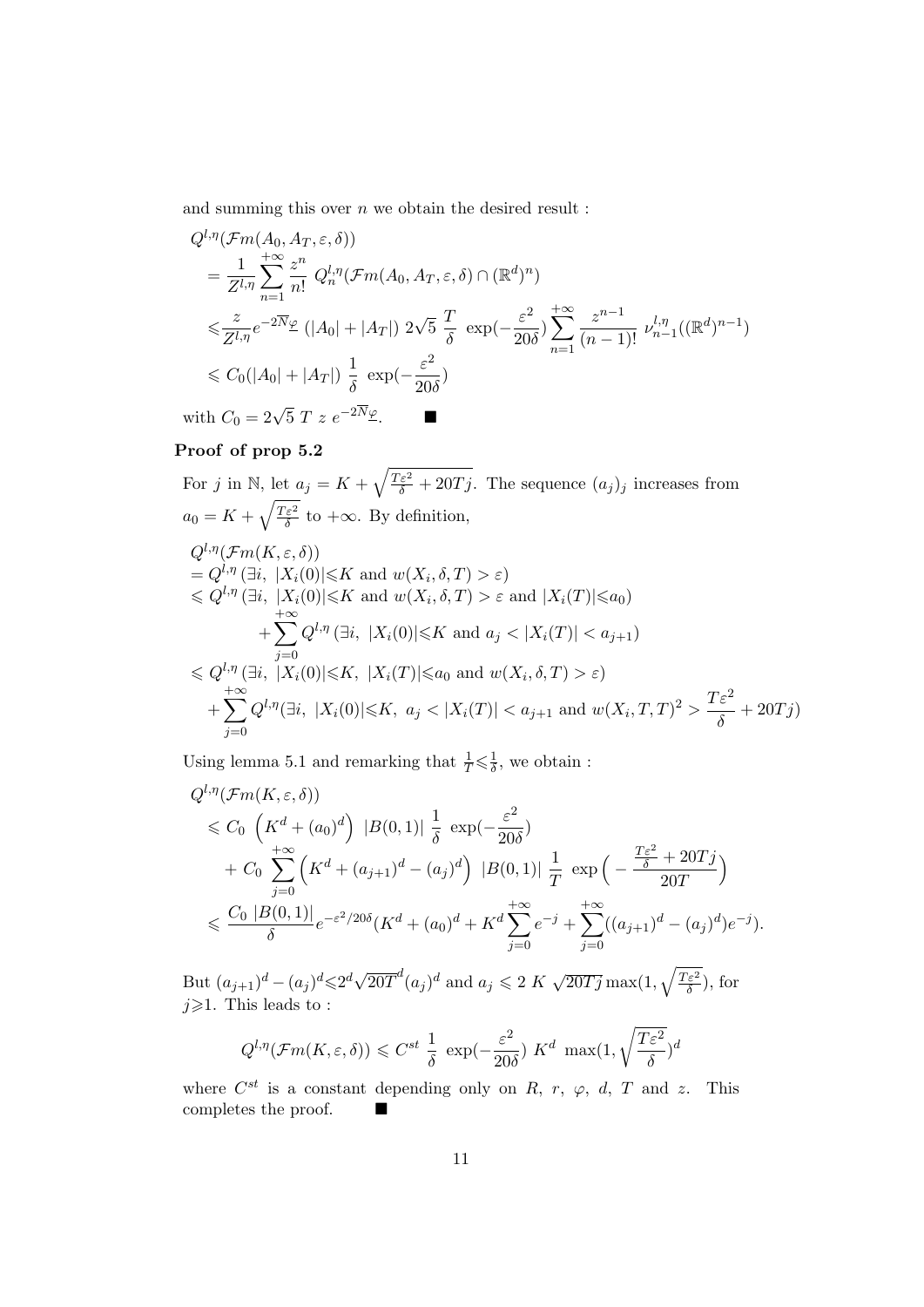#### 5.2 Probability of large chains

We introduce the notion of  $(R + \varepsilon)$ -chain of particles.

**Definition 5.3** Let  $x \in A$  and  $\varepsilon > 0$ . For each subset  $\{x_1, \dots, x_n\}$  of x verifying  $|x_1-x_2|\leqslant R+\varepsilon, \cdots, |x_{n-1}-x_n|\leqslant R+\varepsilon$ , the set  $\cup_{i=1}^n B(x_i, R+\varepsilon)$ is called an  $(R + \varepsilon)$ -chain of particles of x.



Figure 1: Example of an  $(R + \varepsilon)$ -chain (pigmented in grey).

Now, let us fix  $K \in \mathbb{N}^*$ ,  $M \in \mathbb{N}^*$  and  $\varepsilon > 0$  and let  $Ch(K, M, R + \varepsilon)$ denote the event that there exists an  $(R + \varepsilon)$ -chain of M particles with one end inside of  $B(0, K)$ , that is :

$$
Ch(K, M, R + \varepsilon)
$$
  
= {x \in A,  $\exists {x_1, \dots, x_M}$  subset of x,  
 $|x_1| < K$  and  $|x_1 - x_2| \le R + \varepsilon, \dots, |x_{M-1} - x_M| \le R + \varepsilon$ }

Our aim here is to estimate the probability, under  $\mu^{l,\eta}$ , that such a chain exists.

**Proposition 5.4** For every  $K \in \mathbb{N}^*$ ,  $M \in \mathbb{N}^*$  and  $\varepsilon > 0$ , and for every  $l \in \mathbb{N}^*$  and  $\eta \in \mathcal{A}$ , we have :

$$
\mu^{l,\eta}(Ch(K,M,R+\varepsilon)) \leq \frac{1}{R^d-r^d} K^d \left( z |B(0,1)| \exp(-2\overline{N}\underline{\varphi}) \left( (R+\varepsilon)^d-r^d \right) \right)^M
$$

From this proposition, we easily deduce the following corollary.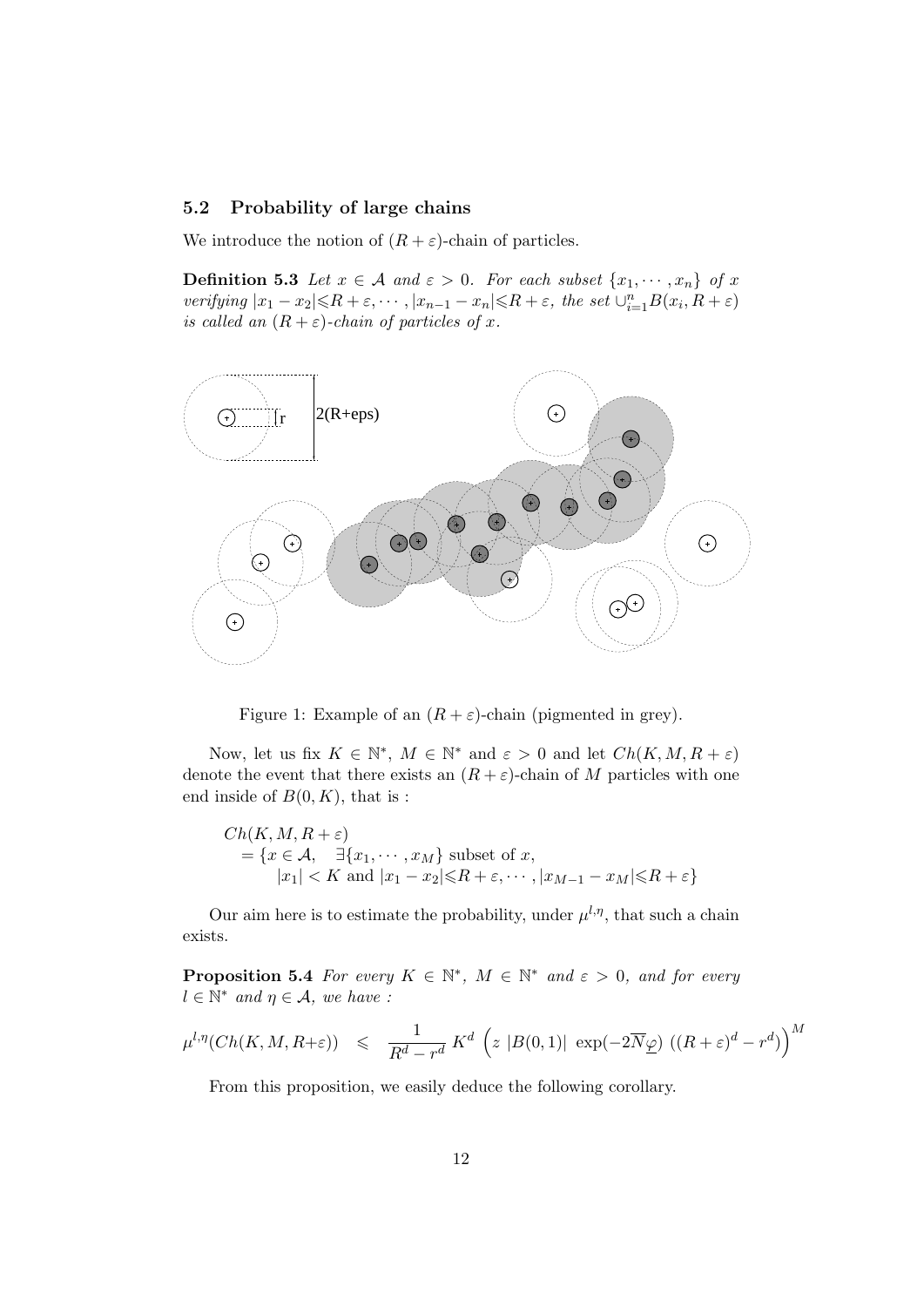**Corollary 5.5** There exists a critical activity  $z_c = \frac{\exp(2N\varphi)}{(B^d - r^d) + B(0)}$  $\frac{exp(2N\varphi)}{(R^d-r^d) |B(0,1)|}$  such that for  $z < z_c$  one may find some constants  $\varepsilon_0 \in ]0,1[$ ,  $C_3 \geqslant 0$  and  $C_4 > 0$ , only depending on  $z$ ,  $R$ ,  $r$ ,  $\varphi$  and  $d$ , such that

$$
\forall K, M, l \in \mathbb{N}^*, \forall \eta \in \mathcal{A}, \quad \forall \varepsilon \leqslant \varepsilon_0, \quad \mu^{l, \eta}(Ch(K, M, R + \varepsilon)) \leqslant C_3 K^d \ e^{-C_4 M}.
$$

Remark 5.6 :Proposition 5.4 still works for pure hard core interaction  $(R = r \text{ and } \varphi \equiv 0)$ . In this case :

$$
\mu^{l,\eta}(Ch(K,M,R+\varepsilon))\leqslant K^d\left(z|B(0,1)|\right)^M\left((r+\varepsilon)^d-r^d\right)^{M-1}
$$

The condition on z disappears since  $z_c = +\infty$ . Our method is then an alternative elementary proof of lemma 3.1 in [Tan96], which was proved using powerful results of percolation theory.

#### Proof of corollary 5.5

If  $z < z_c$  then one can choose  $\varepsilon_0$  small enough to have  $e^{-C_4} = z |B(0,1)| \exp(-2\overline{N}\varphi) ((R+\varepsilon_0)^d - r^d) < 1$ . This gives the desired result with  $C_3 = \frac{1}{R^d - r^d}$ .

### Proof of prop 5.4

By definition of  $\mu^{l,\eta}$  (cf (4)) we have

$$
\mu^{l,\eta}(Ch(K,M,R+\varepsilon)) = \frac{1}{Z^{l,\eta}} \sum_{n \geqslant M} \frac{z^n}{n!} \, \nu_n^{l,\eta}(\mathbb{R}^{dn} \cap Ch(K,M,R+\varepsilon))(7)
$$

But

$$
\nu_n^{l,\eta}(Ch(K,M,R+\varepsilon))
$$
  
= 
$$
\frac{n!}{(n-M)!} \int_{A \cap \mathbb{R}^{dn}} e^{-\beta_n^{l,\eta}(x_1,\ldots,x_n)} \mathbb{1}_{|x_1| < K} \prod_{i=1}^{M-1} \mathbb{1}_{|x_i - x_{i+1}| \leq R + \varepsilon} dx_1 \cdots dx_n.
$$

Iterating inequality (5) established in the proof of lemma 5.1, we have :

$$
\beta_n^{l,\eta}(x_1,\ldots,x_n) \geqslant 2M \overline{N}_{\underline{\varphi}} + \beta_{n-M}^{l,\eta}(x_{M+1},\ldots,x_n). \tag{8}
$$

So we have :

l,η

$$
\nu_n^{l,\eta}(Ch(K,M,R+\varepsilon))
$$
\n
$$
\leqslant \frac{n!e^{-2M\overline{N}\varphi}}{(n-M)!} \int_{\mathbb{R}^{dM}} \mathbb{1}_{|x_1|\n
$$
\leqslant \frac{n!e^{-2M\overline{N}\varphi}}{(n-M)!} \nu_{n-M}^{l,\eta}(\mathbb{R}^{d(n-M)}) \left(((R+\varepsilon)^d - r^d)|B(0,1)|\right)^{M-1} K^d |B(0,1)|
$$
$$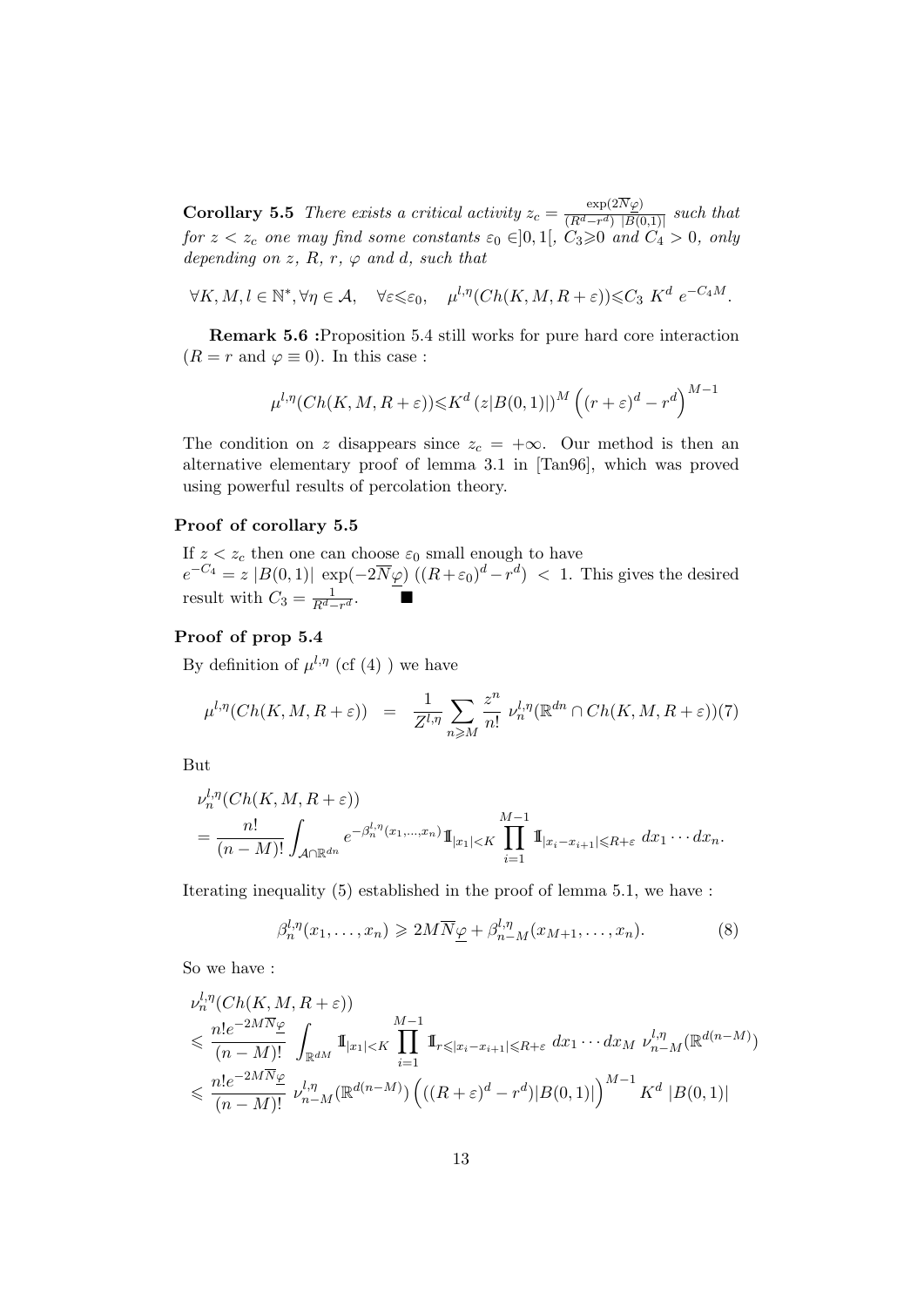Introducing this in (7), we obtain :

$$
\mu^{l,\eta}(Ch(K, M, R + \varepsilon))
$$
\n
$$
\leq \frac{z^M}{Z^{l,\eta}} \sum_{n \geq M} \frac{z^{n-M}}{(n-M)!} \nu_{n-M}^{l,\eta}(\mathbb{R}^{d(n-M)}) K^d \left|B(0,1)\right|^M e^{-2M \overline{N}\underline{\varphi}} \frac{((R+\varepsilon)^d - r^d)^M}{(R+\varepsilon)^d - r^d}
$$
\n
$$
\leq \frac{1}{R^d - r^d} K^d \left(z|B(0,1)| e^{-2\overline{N}\underline{\varphi}} \left((R+\varepsilon)^d - r^d\right)\right)^M.
$$

### 5.3 Probability of too high interaction between particles

Let  $\mathcal{B}t(m, a)$  denote the following set of "bad trajectories" :

$$
\mathcal{B}t(m,a) = \left\{ X \in \mathcal{C}(\mathbb{R}^+, \mathcal{A}), \quad \exists k, j \in \{0, \dots, mT - 1\}, \text{ there exists an } (R + \varepsilon_0) - \text{ chain of particles of } X(\frac{k}{m}) \text{ which intersects both } B(0, a + j\frac{m}{T}) \text{ and } B(0, a + (j + 1)\frac{m}{T})^c \right\}
$$

where m and a are in  $\mathbb{N}^*$  and  $\varepsilon_0$  has been defined in corollary 5.5.

**Proposition 5.7** If z is small enough  $(z < z_c)$ , we have for  $m, a \in \mathbb{N}^*$  :

$$
\forall l \in \mathbb{N}^*, \quad \forall \eta \in \mathcal{A}, \qquad Q^{l, \eta}(\mathcal{B}t(m, a)) \leq C_5 \ a^d \ e^{-C_6 m}
$$

where  $C_5 \geq 0$  and  $C_6 > 0$  depend only on R, r,  $\varphi$ , d, T and z.

### Proof of prop 5.7

$$
Q^{l,\eta}\left(\exists i, w(X_i, \frac{1}{m}, T) > \frac{\varepsilon_0}{4} \text{ and } \exists t \leq T, |X_i(t)| \leq a + 2m^2\right)
$$
  
\$\leq Q^{l,\eta}\left(\exists i, w(X\_i, \frac{1}{m}, T) > \frac{\varepsilon\_0}{4} \text{ and } |X\_i(0)| \leq a + 3m^2\right)\$  
+ Q^{l,\eta}\left(\exists i, |X\_i(0)| > a + 3m^2 \text{ and } \exists t \leq T, |X\_i(t)| \leq a + 2m^2\right).

But the second term of this bound is smaller than

$$
\sum_{j=1}^{+\infty} Q^{l,\eta} \left( \exists i, a + (2+j)m^2 < |X_i(0)| \leq a + (3+j)m^2 \text{ and } w(X_i, T, T) > jm^2 \right).
$$

Thus using prop 5.2, we obtain the new upper bound :

$$
Q^{l,\eta} \left( \exists i, w(X_i, \frac{1}{m}, T) > \frac{\varepsilon_0}{4} \text{ and } \exists t \le T, |X_i(t)| \le a + 2m^2 \right)
$$
  

$$
\le C_1 m(a + 3m^2)^d \exp(-\frac{C_2 \varepsilon_0^2 m}{16}) + \sum_{j=1}^{+\infty} \frac{C_1}{T} (a + (3+j)m^2)^d \exp(-\frac{C_2 j^2 m^4}{T})
$$
  

$$
\le C_5' a^d e^{-C_6' m}
$$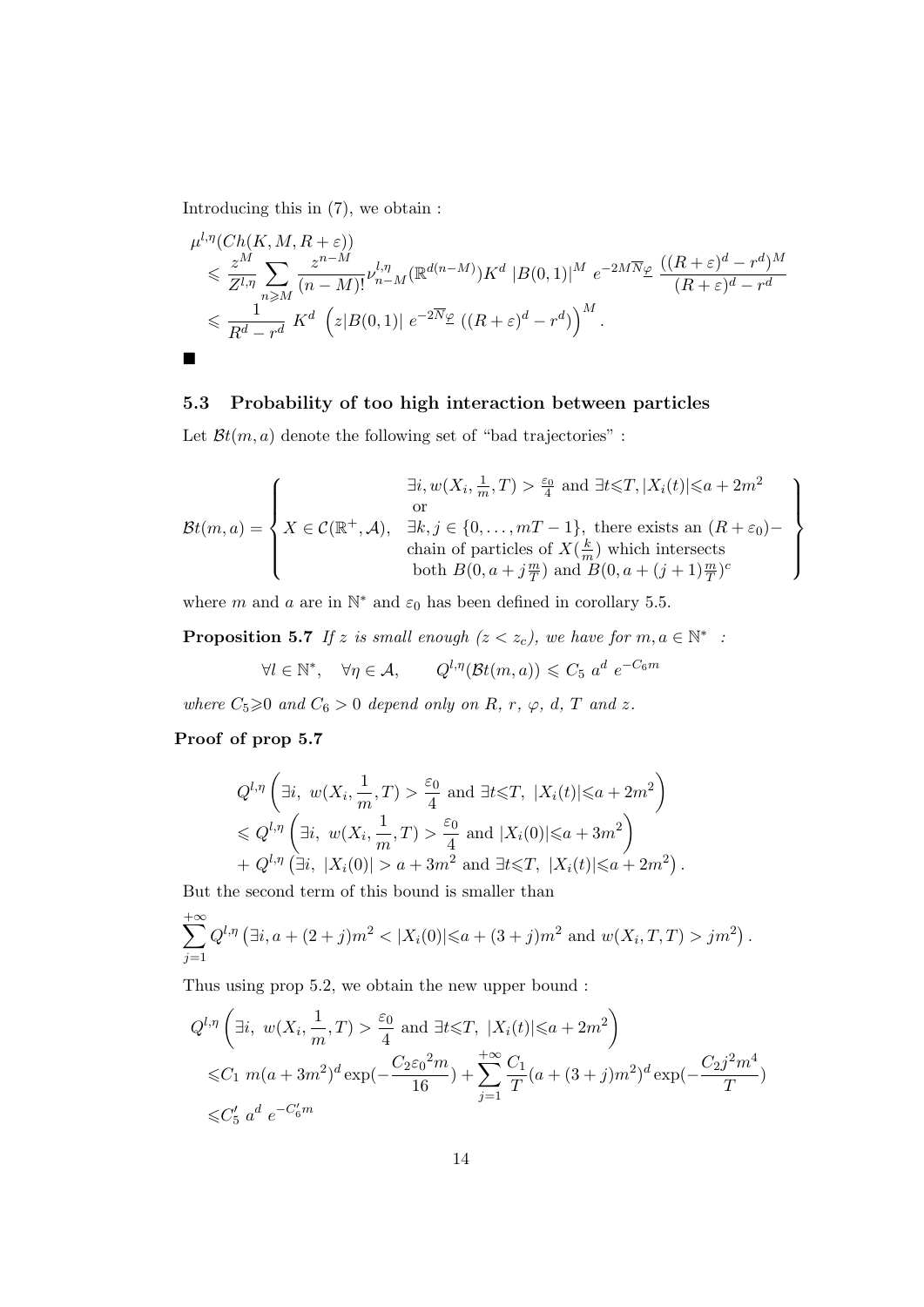for  $C'_5$  and  $C'_6$  well chosen, depending only on R, r,  $\varphi$ , d, T and z. We now have to bound

$$
Q^{l,\eta} \left( \exists k, j \in \{0, \dots, mT - 1\}, \begin{array}{c} \text{there exists an } (R + \varepsilon_0) - \text{chain of particles} \\ \text{for } K(\frac{k}{m}) \text{ which intersects} \\ \text{both } B(0, a + j\frac{m}{T}) \text{ and } B(0, a + (j+1)\frac{m}{T})^c \end{array} \right)
$$

Thanks to the stationarity of  $Q^{l,\eta}$ , this probability is smaller than

$$
\leq \sum_{j=0}^{mT-1} \sum_{k=0}^{mT-1} \mu^{l,\eta} \left( x \in \mathcal{A}, \text{ of } x \text{ which intersects both } B(0, a+j\frac{m}{T}) \text{ and } B(0, a+(j+1)\frac{m}{T})^c \right)
$$
  

$$
\leq \sum_{j=0}^{mT-1} mT \mu^{l,\eta} \left( Ch(a+j\frac{m}{T}+R+\varepsilon_0, [\frac{m}{T(R+\varepsilon_0)}], R+\varepsilon_0) \right)
$$

Because of corollary 5.5, this is bounded by

$$
\leq (mT)^2 C_3 (a + m^2 + R + \varepsilon_0)^d \exp \left( -C_4(\frac{m}{T(R + \varepsilon_0)} - 1) \right)
$$
  

$$
\leq C_5'' a^d e^{-C_6'' m}
$$

for some  $C_5''$ ,  $C_6''$  depending only on  $C_3$ ,  $C_4$ ,  $R$ ,  $\varepsilon_0$  and  $T$ . This completes the proof with  $C_5 = max(C'_5, C''_5)$  and  $C_6 = min(C'_6, C''_6)$ .

## 6 Convergence of the approximations

The aim of this section is to prove the convergence of the sequence  $(X^l)$ to a limit process  $X^{\infty}$ . We shall check in the next section that  $X^{\infty}$  is a solution of  $(\mathcal{E})$ .

Through this whole section,  $\mu$  will denote a fixed element of  $\mathcal{G}(z)$  with  $z < z_c$ , and we also fix a *µ*-distributed random variable  $X^{\infty}(0)$  on  $(\Omega, \mathcal{F}, P)$ . As we will prove in Proposition 7.5, this means that we first construct the process  $X^{\infty}$  in the reversible situation.

For each  $l \in \mathbb{N}^*, X^l$  denotes the solution of  $(\mathcal{E}^l)$  on  $(\Omega, \mathcal{F}, P)$  verifying  $X^{l}(0) = X^{\infty}(0)$ . As usual for infinite-dimensional stochastic equations, we define a set  $\Omega_0 \subset \Omega$  of full measure and study  $(\mathcal{E}^l)$  only for  $\omega \in \Omega_0$ .

For each  $\rho, T \in \mathbb{N}^*$  and  $l \geq \rho + 1$ , let  $m(\rho, l, T)$  and  $a(\rho, l, T)$  be integers defined by :

$$
m(\rho, l, T) = \left[\sqrt{\frac{l - R - \rho - 1}{T + 1}}\right] \text{ and } a(\rho, l, T) = \rho + m(\rho, l, T)T.
$$

They verify

$$
\begin{cases} a(\rho, l, T) \geqslant \rho + \varepsilon_0 m(\rho, l, T)T, \quad a(\rho, l, T) + m(\rho, l, T)^2 + 1 < l - R \\ \text{and } \sum_l a(\rho, l, T)^d \ e^{-C_6 m(\rho, l, T)} < +\infty \end{cases} \tag{9}
$$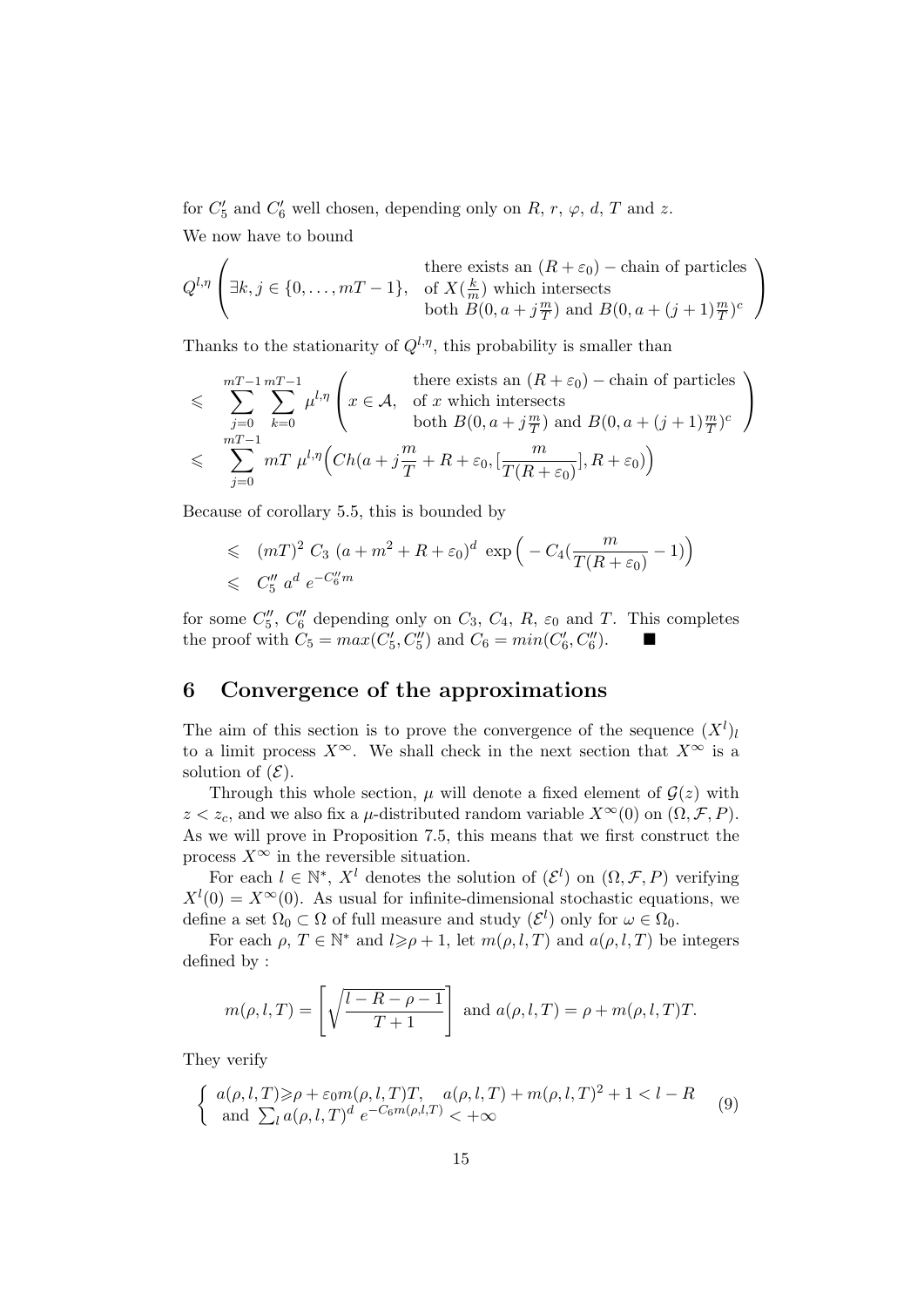(recall that  $\varepsilon_0$  has been defined in Corollary 5.5).

Let 
$$
\Omega_0 = \left\{ \omega \in \Omega \text{ s.t. } \forall \rho \in \mathbb{N}^* \ \forall T \in \mathbb{N}^* \ \exists l_0 \in \mathbb{N}^*, \ \forall l \ge l_0 \ X^l(\omega, \cdot) \notin \mathcal{B}t \ (m(\rho, l, T), a(\rho, l, T)) \text{ and } \ X^{l+1}(\omega, \cdot) \notin \mathcal{B}t \ (m(\rho, l, T), a(\rho, l, T)) \ \right\}
$$

#### Proposition 6.1

(i) For every  $\omega$  in  $\Omega_0$ , every  $T \in \mathbb{N}^*$  and every  $i \in \mathbb{N}$ , the sequence  $(X_i^l(\omega, t), L_{ij}^l(\omega, t), j \in \mathbb{N}, t \in [0,T])_{l \in \mathbb{N}^*}$  of elements of  $C([0,T], \mathbb{R}^d \times$  $\mathbb{R}^\mathbb{N}_+$ ) converges in the sense of uniform convergence of continuous paths to a limit denoted by  $(X_i^{\infty}(\omega, t), L_{ij}^{\infty}(\omega, t), j \in \mathbb{N}, t \in [0, T]).$ 

Moreover, this sequence is stationary :

$$
\forall \omega \in \Omega_0 \quad \forall T \in \mathbb{N}^* \quad \forall \rho \in \mathbb{N}^* \quad \forall i \ s.t. \ |X_i^{\infty}(\omega, 0)| \leq \rho \quad \exists l_0, \quad \forall l \geq l_0
$$
  

$$
X_i^l(\omega, \cdot) = X_i^{\infty}(\omega, \cdot) \text{ and } \forall j \in \mathbb{N}, \ L_{ij}^l(\omega, \cdot) = L_{ij}^{\infty}(\omega, \cdot) \text{ on } [0, T].
$$

(ii) Furthermore, the convergence holds in  $\mathcal{C}([0,T],\mathcal{M})$  for each  $T \in \mathbb{N}^*$ :

$$
\forall \omega \in \Omega_0, \qquad X^{\infty}(\omega, \cdot) = \lim_{l \to +\infty} X^l(\omega, \cdot) \text{ on } [0, T].
$$

(iii)  $P(\Omega_0) = 1$  and then the sequence of processes  $(X^l)_{l \in \mathbb{N}^*} \in C(\mathbb{R}^+, \mathcal{M})$ converges in distribution to the process  $X^{\infty} \in \mathcal{C}(\mathbb{R}^+, \mathcal{A})$ .

#### Proof of prop 6.1

We first prove that  $\Omega_0$  is of full measure :

$$
\begin{aligned}\nP(\Omega - \Omega_0) &\leq \sum_{\rho, T \in \mathbb{N}^*} P\Big(\bigcap_{l_0 \in \mathbb{N}^*} \bigcup_{l_2 \in \mathbb{N}^*} \Big\{ X^l \in \mathcal{B}t \left( m(\rho, l, T), a(\rho, l, T) \right) \cup \mathcal{B}t \left( m(\rho, l - 1, T), a(\rho, l - 1, T) \right) \Big\} \Big)\n\end{aligned}
$$

According to Borel-Cantelli lemma, it is enough to prove that, for  $\rho, T \in \mathbb{N}^*$ 

$$
\sum_{l=1}^{+\infty} P\left(X^l \in \mathcal{B}t\left(m(\rho, l, T), a(\rho, l, T)\right) \cup \mathcal{B}t\left(m(\rho, l-1, T), a(\rho, l-1, T)\right)\right) < +\infty
$$
\n(10)

From now on, let us fix  $\rho$ , T and l and simply denote by Bt the set

$$
\mathcal{B}t(m(\rho,l,T),a(\rho,l,T)) \ \cup \ \mathcal{B}t(m(\rho,l-1,T),a(\rho,l-1,T)).
$$

We shall show (step 1) that

$$
P(X^{l} \in \mathcal{B}t) \leq \int_{\mathcal{A}} Q^{l,\eta}(X \in \mathcal{B}t) \ d\mu(\eta) + 2 \int_{\mathcal{A}} \left(1 - \frac{Z^{\Lambda,\eta}}{Z^{l,\eta}}\right) \ d\mu(\eta) \tag{11}
$$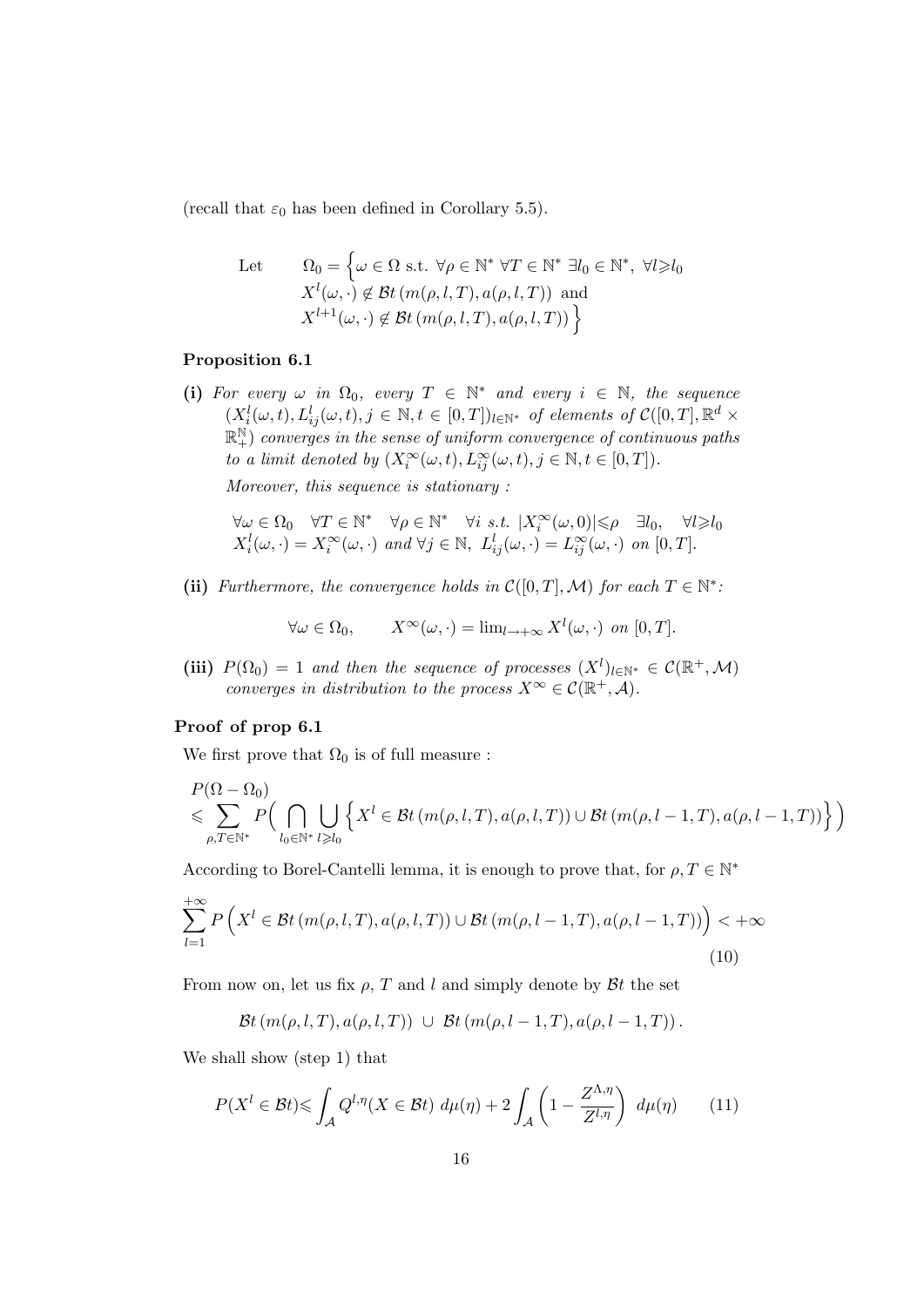and (step 2) that, for  $\eta \in \mathcal{A}$ ,

$$
0 \leq 1 - \frac{Z^{\Lambda, \eta}}{Z^{l, \eta}} \leqslant z \exp(-2\overline{N}\underline{\varphi}) \int_{\mathbb{R}^d} \mathbb{I}_{\psi^{l, \eta}(x) > 0} \exp(-\psi^{l, \eta}(x)) dx. \tag{12}
$$

This two inequalities imply the summability  $(10)$  (use  $(9)$ , assumption  $(2)$  on  $\psi^{l,\eta}$  and prop 5.7 about the exponential decrease of  $Q^{l,\eta}(X \in \mathcal{B}t)$  uniformly in  $\eta$ ).

Step 1 : Proof of (11)

$$
P(X^{l} \in \mathcal{B}t) = \int_{\mathcal{A}} E\left(\mathbb{1}_{X^{l} \in \mathcal{B}t}|X^{l}(0) = \eta\right) d\mu(\eta)
$$
  
= 
$$
\int_{\mathcal{A}} \int_{\mathcal{A}} E\left(\mathbb{1}_{X^{l} \in \mathcal{B}t}|X^{l}(0) = \xi_{\Lambda} \eta_{\Lambda^{c}}\right) d\mu(\xi|\mathcal{B}_{\Lambda^{c}})(\eta) d\mu(\eta)
$$

By definition of  $X^l$  and  $X^{l,\eta}$ , for  $\eta, \xi \in \mathcal{A}$  s.t.  $N_{\Lambda}(\xi) = 0$ :

$$
0 \leq E\left(\mathbb{I}_{X^l \in \mathcal{B}t} | X^l(0) = \xi_\Lambda \eta_{\Lambda^c}\right) = E\left(\mathbb{I}_{X^l, \eta \in \mathcal{B}t} | X^{l, \eta}(0) = \xi\right) \leq 1.
$$

These inequalities imply that :

$$
P(X^{l} \in \mathcal{B}t)
$$
  
\n
$$
\leq \int_{\mathcal{A}} Q^{l,\eta}(X \in \mathcal{B}t) d\mu(\eta)
$$
  
\n
$$
+ \int_{\mathcal{A}} \left| \mu^{l,\eta} - \mu(\cdot|\mathcal{B}_{\Lambda^{c}})(\eta) \right| (N_{\Lambda^{c} \cup B(\eta \cap \Lambda^{c},r)} = 0) + \mu^{l,\eta} (N_{\Lambda^{c} \cup B(\eta_{\Lambda^{c},r})} \geq 1) d\mu(\eta).
$$
  
\nBut  $\left| \mu^{l,\eta} - \mu(\cdot|\mathcal{B}_{\Lambda^{c}})(\eta) \right| (N_{\Lambda^{c} \cup B(\eta_{\Lambda^{c},r})} = 0)$   
\n
$$
= \sum_{n=0}^{+\infty} \frac{z^{n}}{n!} \int_{(\mathbb{R}^{d})^{n}} \left( \prod_{i=1}^{n} \mathbb{I}_{\xi_{i} \in \Lambda} \mathbb{I}_{d(\eta \cap \Lambda^{c},\xi_{i}) \geq r} \right) \mathbb{I}_{\mathcal{A}}(\xi_{1}, \dots, \xi_{n})
$$
  
\n
$$
= \left| \frac{1}{Z^{l,\eta}} - \frac{1}{Z^{\Lambda,\eta}} \right| \sum_{n=0}^{+\infty} \frac{z^{n}}{n!} \int_{\Lambda^{n}} \mathbb{I}_{\mathcal{A}}(\xi_{\Lambda} \eta_{\Lambda^{c}}) e^{-\beta_{n}^{l,\eta}(\xi_{1}, \dots, \xi_{n})} d\xi_{1} \cdots d\xi_{n}
$$
  
\n
$$
= \left| \frac{Z^{\Lambda,\eta}}{Z^{\Lambda,\eta}} - 1 \right|
$$

and similarly

$$
0 \leq \mu^{l,\eta} \left( N_{\Lambda^c \cup B(\eta_{\Lambda^c}, r)} \geq 1 \right)
$$
  
=  $1 - \frac{1}{Z^{l,\eta}} \sum_{n=0}^{+\infty} \frac{z^n}{n!} \int_{(\mathbb{R}^d)^n} \left( \prod_{i=1}^n \mathbb{I}_{\xi_i \in \Lambda} \mathbb{I}_{d(\eta \cap \Lambda^c, \xi_i) \geq r} \right) \mathbb{I}_{\mathcal{A}}(\xi_1, \dots, \xi_n)$   
 $e^{-\beta_n^{l,\eta}(\xi_1, \dots, \xi_n)} d\xi_1 \cdots d\xi_n$ 

$$
=1-\frac{Z^{\Lambda,\eta}}{Z^{l,\eta}}.
$$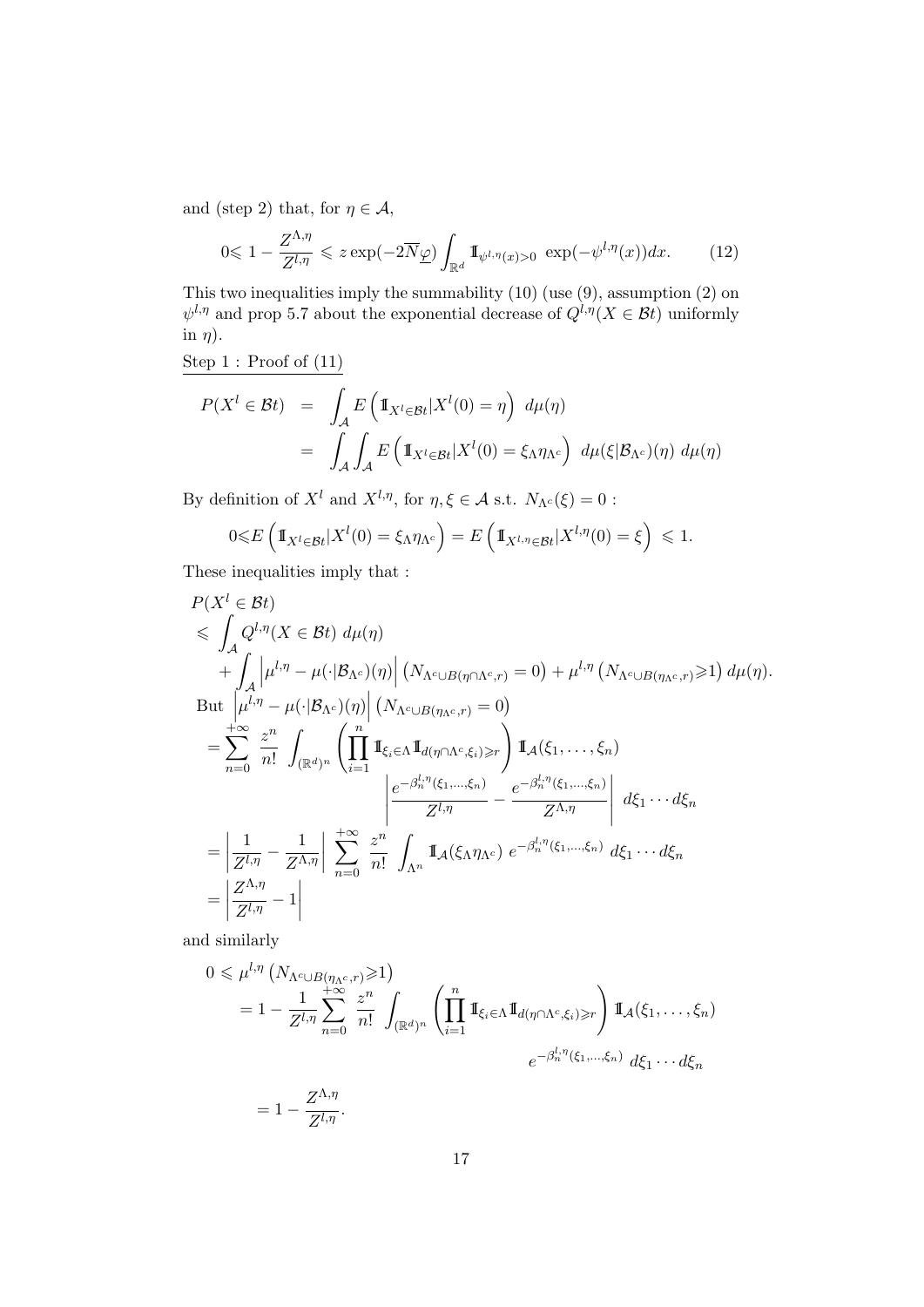Step 2 : Proof of (12)

$$
\frac{1}{Z^{l,\eta}}(Z^{l,\eta}-Z^{\Lambda,\eta})
$$
\n
$$
=\frac{1}{Z^{l,\eta}}\sum_{n=0}^{+\infty}\frac{z^n}{n!}\int_{\mathcal{A}\cap\mathbb{R}^{dn}}e^{-\beta_n^{l,\eta}(\xi_1,\ldots,\xi_n)}\left(1-\prod_{i=1}^n\mathbb{I}_{\Lambda-B(\eta_{\Lambda^c},r)}(\xi_i)\right)d\xi_1\cdots d\xi_n
$$
\n
$$
\leqslant \frac{1}{Z^{l,\eta}}\sum_{n=0}^{+\infty}\frac{z^n}{n!}\int_{\mathcal{A}\cap\mathbb{R}^{dn}}e^{-\beta_n^{l,\eta}(\xi_1,\ldots,\xi_n)}\left(\sum_{i=1}^n\mathbb{I}_{\psi^{l,\eta}(\xi_i)>0}\right)d\xi_1\cdots d\xi_n
$$
\n
$$
\leqslant \frac{1}{Z^{l,\eta}}\sum_{n=0}^{+\infty}\frac{z^n}{n!}n\int_{\mathcal{A}\cap\mathbb{R}^{dn}}e^{-\psi^{l,\eta}(\xi_1)}e^{-2\overline{N}}\underline{\varphi}\text{-}\beta_{n-1}^{l,\eta}(\xi_2,\ldots,\xi_n)}\mathbb{I}_{\psi^{l,\eta}(\xi_1)>0}d\xi_1\cdots d\xi_n
$$
\n
$$
\leqslant z\exp(-2\overline{N}\underline{\varphi})\int_{\mathbb{R}^d}\mathbb{I}_{\psi^{l,\eta}(x)>0}\exp(-\psi^{l,\eta}(x))\,dx
$$

### Proof of prop 6.1 (i)

In this whole proof,  $\omega \in \Omega_0$ ,  $T \in \mathbb{N}^*$  and  $\rho \in \mathbb{N}^*$  are fixed, and we also fix an  $l > l_0$  (which appears in the definition of  $\Omega_0$ ). Consequently,  $m(\rho, l, T)$ and  $a(\rho, l, T)$  are fixed too, and will simply be denoted by m and a.

For k between 0 and  $mT - 1$ , let  $C_k^l(\omega)$  denote the union of  $B(0, a + m^2 - \mathbb{R})$  $(k+1)\frac{m}{T}$  with the  $(R+\varepsilon_0)$ -chains of particles of  $X^l(\omega,\frac{k}{m})$  which intersect  $B(0, a + m^2 - k \frac{m}{T})$  $\frac{m}{T}$ )<sup>c</sup>.

Since  $\omega \in \Omega_0, C_k^l(\omega) \subset B(0, a+m^2-k\frac{m}{T})$  $\frac{m}{T}$ ). We also introduce  $J_k^l(\omega) = \{i \in \mathbb{N} \text{ s.t. } X_i^l(\omega, \frac{k}{m}) \in C_k^l(\omega)\},\$  which by definition verifies :

$$
\forall i \in J_k^l(\omega) \quad \forall j \notin J_k^l(\omega) \quad \left| X_i^l(\omega, \frac{k}{m}) - X_j^l(\omega, \frac{k}{m}) \right| > R + \varepsilon_0
$$

and :  $\forall i \in J_k^l(\omega) \quad |X_i^l(\omega, \frac{k}{m})| \leq a + m^2 - k \frac{m}{T}$  $\frac{m}{T}.$ 

Since no particle of  $X^l(\omega, \cdot)$  in  $B(0, a+m^2)$  moves for more than  $\frac{\varepsilon_0}{4}$  during a time period of length  $\frac{1}{m}$ , one has in fact

$$
\forall i \in J_k^l(\omega), \forall j \notin J_k^l(\omega), \forall t \in \left[\frac{k}{m}, \frac{k+1}{m}\right], \left|X_i^l(\omega, t) - X_j^l(\omega, t)\right| > R + \frac{\varepsilon_0}{2} \tag{13}
$$

and (recall (9) )

$$
\forall i \in J_k^l(\omega), \quad \forall t \in \left[\frac{k}{m}, \frac{k+1}{m}\right], \quad \left|X_i^l(\omega, t)\right| \le a + m^2 - k\frac{m}{T} + \frac{\varepsilon_0}{4} \le l - R
$$

which implies that no interaction is possible during the time interval  $\left[\frac{k}{n}\right]$  $\frac{k}{m}$ ,  $\frac{k+1}{m}$  $\frac{n+1}{m}$ between the particles of  $J_k^l(\omega)$  and the other particles, and that  $\psi^{l,X^l(0)}(X_i^l(\omega,t))$ vanishes for t in  $\left[\frac{k}{n}\right]$  $\frac{k}{m}$ ,  $\frac{k+1}{m}$  $\frac{n+1}{m}$ . Remark that

$$
j \notin J_k^l(\omega) \implies \left| X_j^l(\omega, \frac{k}{m}) \right| > a + m^2 - (k+1)\frac{m}{T} + (R + \varepsilon_0)
$$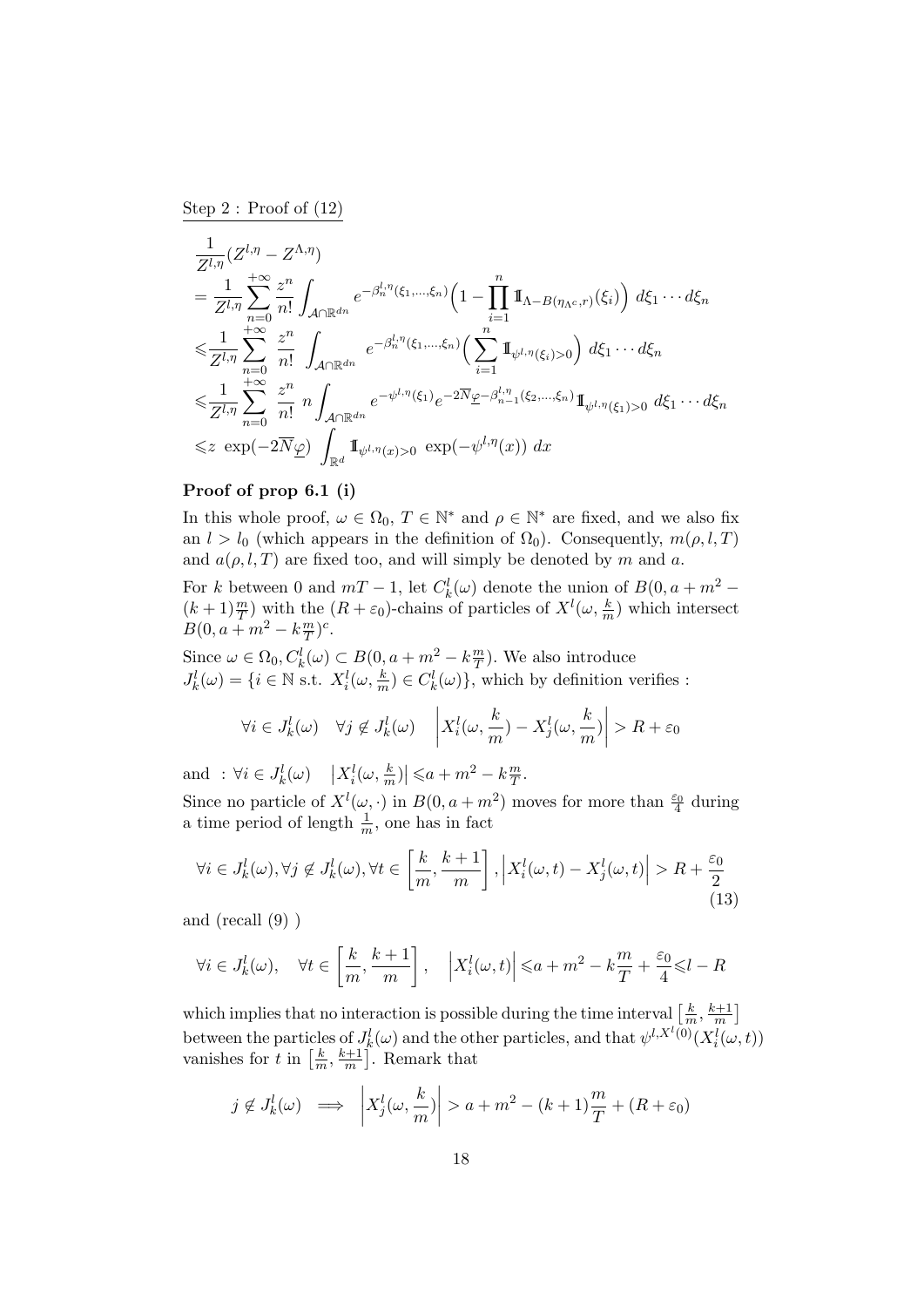and that the same argument of "slow motion" implies that for each  $k$  in  $\{0, \ldots, mT-1\},\$ 

$$
j \notin J_k^l(\omega) \implies \left| X_j^l(\omega, \frac{k+1}{m}) \right| > a + m^2 - (k+1)\frac{m}{T} + R + \frac{3}{4}\varepsilon_0
$$
  

$$
\implies X_j^l(\omega, \frac{k+1}{m}) \notin C_{k+1}^l(\omega) \subset B(0, a + m^2 - (k+1)\frac{m}{T})
$$
  

$$
\implies j \notin J_{k+1}^l(\omega).
$$
 (14)

In this context, the equation  $(\mathcal{E}^l)$  verified by  $X^l(\omega, t)$  for  $t \in \left[\frac{k}{n}\right]$  $\frac{k}{m}$ ,  $\frac{k+1}{m}$  $\frac{n+1}{m}$  reduces to the following equation called  $(\mathcal{E}(k, J_k^l(\omega)))$ :

$$
X_i^l(\omega, t) = X_i^l(\omega, \frac{k}{m}) + W_i(\omega, t) - W_i(\omega, \frac{k}{m}) - \frac{1}{2} \int_{\frac{k}{m}}^t \sum_{j \in J_k^l(\omega)} \nabla \varphi (X_i^l - X_j^l)(\omega, s) ds
$$
  
+ 
$$
\int_{\frac{k}{m}}^t \sum_{j \in J_k^l(\omega)} (X_i^l(\omega, s) - X_j^l(\omega, s)) dL_{ij}^l(\omega, s), \quad i \in J_k^l(\omega)
$$
(15)

Now remark that all that has been done for  $X^{l}(\omega, \cdot)$  can be done for  $X^{l+1}(\omega, \cdot)$ . And we similarly obtain that  $\left(X_i^{l+1}(\omega, t), t \in \left[\frac{k}{n}\right]\right)$  $\frac{k}{m}$ ,  $\frac{k+1}{m}$  $\left(\frac{m+1}{m}\right)$  $i \in J_k^{l+1}(\omega)$  is the solution of the equation  $(\mathcal{E}(k, J_k^{l+1}(\omega)))$ .

But since  $X^{l}(\omega, 0) = X^{l+1}(\omega, 0) = X^{\infty}(\omega, 0)$  and  $L^{l}(\omega, 0) = L^{l+1}(\omega, 0) = 0$ , the sets  $J_0^l(\omega)$  and  $J_0^{l+1}(\omega)$  are equal and  $(\mathcal{E}(0, J_0^l(\omega)))$  is the same equation as  $(\mathcal{E}(0, J_0^{l+1}(\omega)))$ . Then for  $t \in [0, \frac{1}{n}]$  $\frac{1}{m}]$  :

$$
\forall i, j \in J_0^l(\omega) = J_0^{l+1}(\omega), X_i^l(\omega, t) = X_i^{l+1}(\omega, t)
$$
 and  $L_{ij}^l(\omega, t) = L_{ij}^{l+1}(\omega, t)$ 

and because  $J_1^l(\omega) \subset J_0^l(\omega)$  (and idem for  $J_1^{l+1}(\omega)$ ) this in turn implies that  $J_1^l(\omega) = J_1^{l+1}(\omega).$ 

By induction, we thus obtain that

$$
\forall k \in \{1, \ldots, mT - 1\} \quad J_k^l(\omega) = J_k^{l+1}(\omega)
$$

and 
$$
\forall k \in \{1, ..., mT - 1\}
$$
  $\forall i, j \in J_k^l(\omega)$   $\forall t \in [0, (k+1)/m]$   
 $X_i^l(\omega, t) = X_i^{l+1}(\omega, t)$  and  $L_{ij}^l(\omega, t) = L_{ij}^{l+1}(\omega, t)$ .

This means that  $X_i^l(\omega, \cdot)$  and  $X_i^{l+1}(\omega, \cdot)$  are equal on  $[0, T]$  for  $i \in J_{mT-1}^l(\omega)$ , and the same result holds for  $(L_{ij}^l(\omega, \cdot))_{i,j}$  and  $(L_{ij}^{l+1}(\omega, \cdot))_{i,j}$  because  $L_{ij}^l(\omega, \cdot)$ and  $L_{ij}^{l+1}(\omega, \cdot)$  identically vanish for  $i \in J_{mT-1}^l(\omega)$  and  $j \notin J_{mT-1}^l(\omega)$  (recalling  $(13)$ ).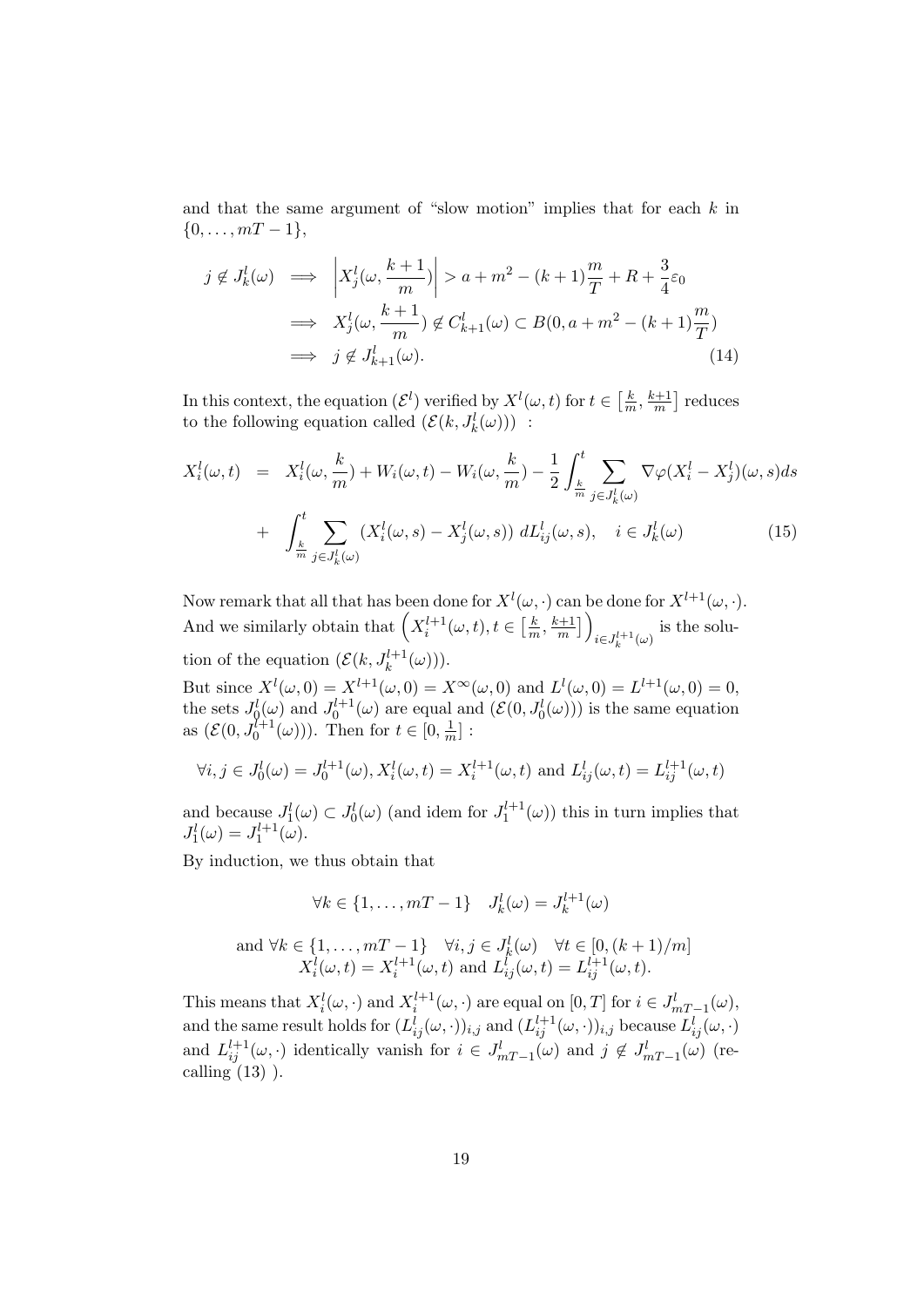Now, using once more the "slow motion" property of  $X<sup>l</sup>$  and (9), we see that

$$
|X_i^{\infty}(\omega,0)| \leq \rho \Rightarrow X_i^l(\omega,T) \in B(0,\rho + \frac{\varepsilon_0}{4}mT) \subset B(0,\rho + \varepsilon_0 mT) \subset C_{mT-1}^l(\omega)
$$
  

$$
\Rightarrow i \in J_{mT-1}^l(\omega)
$$
 (16)

and since  $\rho$  may be chosen arbitrary large, Proposition 6.1(i) is proven.

#### Proof of prop 6.1 (ii) and (iii)

Recall that  $M$  is endowed with the vague topology. Then the convergence of  $(X^l(\omega, \cdot))_l$  takes place in  $\mathcal{C}([0,T], \mathcal{M})$  if and only if, for  $f \in \mathcal{C}_c(\mathbb{R}^d)$ ,

$$
\sum_{i} f(X_i^l(\omega, t)) \longrightarrow \sum_{l \to +\infty} f(X_i^{\infty}(\omega, t)) \text{ uniformly in } t \in [0, T].
$$

Since  $f$  has a compact support, all the terms in the above sum vanish except at most for a finite number of indices. Thus the convergence follows directly from Proposition 6.1 (i).

The convergence in  $\mathcal{C}(\mathbb{R}^+, \mathcal{M})$  is defined as the convergence in  $\mathcal{C}([0, T], \mathcal{M})$ for each  $T \in \mathbb{N}^*$ , which is proven in Proposition 6.1 (ii).  $\blacksquare$ 

### 7 Proofs of the main results

The main Theorems 3.2 and 3.3 are now consequences of Propositions 7.1, 7.4 and 7.5.

**Proposition 7.1** The process  $(X_i^{\infty}(t), L_{ij}^{\infty}(t), i, j \in \mathbb{N}, t \in \mathbb{R}^+)$  defined in proposition 6.1 is a solution of equation  $(\mathcal{E})$ .

For  $T \in \mathbb{N}^*$  fixed and for  $\tilde{m}, \tilde{a} \in \mathbb{N}^*$ , let  $\tilde{\mathcal{B}}t(\tilde{m}, \tilde{a})$  denote the following subset of  $\mathcal{B}t(\tilde{m}, \tilde{a})$  (defined in section 5.3):

$$
\tilde{\mathcal{B}}t(\tilde{m},\tilde{a}) = \left\{ X \in \mathcal{C}(\mathbb{R}^+, \mathcal{A}), \exists i, w(X_i, \frac{1}{\tilde{m}}, T) > \frac{\varepsilon_0}{4} \text{ and } \exists t \leq T, |X_i(t)| \leq \tilde{a} + 2\tilde{m}^2 \right\}
$$

and

$$
\Omega(\tilde{m}, \tilde{a}) = \limsup_{l \to +\infty} \left\{ \omega \in \Omega_0, X^l(\omega, \cdot) \notin \tilde{B}t(\tilde{m}, \tilde{a}) \right\}
$$

**Lemma 7.2** For each  $\tilde{m}, \tilde{a} \in \mathbb{N}^*$  one has  $P(\Omega(\tilde{m}, \tilde{a})^c) \leq C_5 \tilde{a}^d e^{-C_6 \tilde{m}}$  where  $C_5 \geq 0$  and  $C_6 > 0$  are the constants defined in proposition 5.7.

**Lemma 7.3** For each  $\tilde{m}, \tilde{a} \in \mathbb{N}^*$  one also has

$$
\forall \omega \in \Omega(\tilde{m}, \tilde{a}), \quad X^{\infty}(\omega, \cdot) \notin \tilde{B}t(\tilde{m}, \tilde{a}).
$$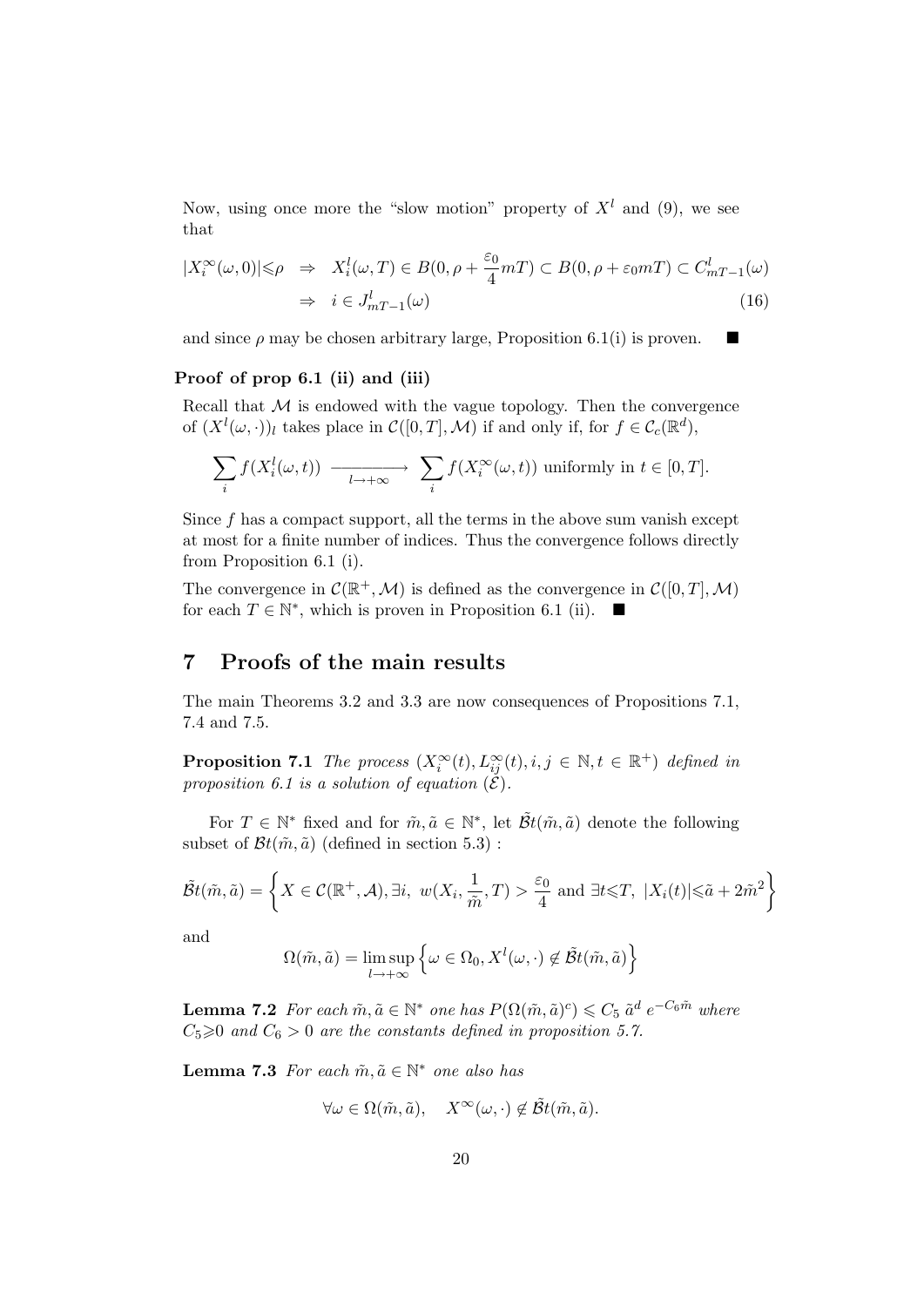#### Proof of lemma 7.2

By definition of  $\Omega(\tilde{m}, \tilde{a})$  and thanks to Fatou lemma

$$
P(\Omega(\tilde{m},\tilde{a})^c) \leq \liminf_{l \to +\infty} P(X^l(\omega,\cdot) \in \tilde{B}t(\tilde{m},\tilde{a})) \leq \liminf_{l \to +\infty} P(X^l(\omega,\cdot) \in \mathcal{B}t(\tilde{m},\tilde{a}))
$$

Exactly the same computation as the one proving inequality (11) gives :

$$
P(X^{l} \in \mathcal{B}t(\tilde{m}, \tilde{a})) \leq \int_{\mathcal{A}} Q^{l, \eta}(X \in \mathcal{B}t(\tilde{m}, \tilde{a})) d\mu(\eta) + 2 \int_{\mathcal{A}} (1 - \frac{Z^{\Lambda, \eta}}{Z^{l, \eta}}) d\mu(\eta)
$$
  

$$
\leq C_{5} \tilde{a}^{d} e^{-C_{6} \tilde{m}} + z e^{-2\overline{N} \underline{\varphi}} \int_{\mathbb{R}^{d}} \mathbb{1}_{\psi^{l, \eta}(x) > 0} \exp(-\psi^{l, \eta}(x)) dx
$$

by using Proposition 5.7 and inequality (12), which completes the proof.  $\blacksquare$ 

#### Proof of lemma 7.3

According to Proposition 6.1(i)

$$
\forall \omega \in \Omega_0 \quad \forall i \in \mathbb{N} \quad \exists l_0 \in \mathbb{N} \quad \forall l \geqslant l_0 \qquad X_i^{\infty}(\omega, \cdot) = X_i^l(\omega, \cdot) \text{ on } [0, T].
$$

Consequently, for  $\omega \in \Omega(\tilde{m}, \tilde{a})$  and for  $i \in \mathbb{N}$ , there exists an  $l \in \mathbb{N}$  such that

$$
X_i^{\infty}(\omega, \cdot) = X_i^l(\omega, \cdot) \text{ on } [0, T] \text{ and } (w(X_i^l(\omega, \cdot), \frac{1}{\tilde{m}}, T) \leq \frac{\varepsilon_0}{4} \text{ or } |X_i^l(\omega, \cdot)| > \tilde{a} + 2\tilde{m}^2)
$$

And thus  $w(X_i^{\infty}(\omega, \cdot), \frac{1}{\tilde{n}})$  $\frac{1}{\tilde{m}},T) \leq \frac{\varepsilon_0}{4}$  or  $\forall t \leq T$ ,  $|X_i^{\infty}(\omega, t)| > \tilde{a} + 2\tilde{m}^2$ .

#### Proof of prop 7.1

Step 1 :

For the first part of this proof,  $T \in \mathbb{N}^*$ ,  $\rho \in \mathbb{N}^*$  are fixed; we choose  $\tilde{m} = \rho$ and  $\tilde{a} = [\rho + \frac{\varepsilon_0}{4} \rho T + R]$ , and we fix  $\omega \in \Omega(\rho, \tilde{a})$ . We freely use here the notations and results of Proposition 6.1 (i). In particular, in the equation (15) the sum over  $j \in J_k^l(\omega)$  of the interactions with the *i*th coordinate may be replaced by a sum over  $j \in \mathbb{N}$ .

Recalling (14), the assertion (16) implies that :

$$
\forall k \in \{0, \cdots, mT - 1\}, \qquad \{i \in \mathbb{N} \text{ s.t. } |X_i^{\infty}(\omega, 0)| \leq \rho\} \subset J_k^l(\omega).
$$

We then obtain that for *i* such that  $|X_i^{\infty}(\omega, 0)| \le \rho$  and  $t \in [0, T]$ ,

$$
X_i^l(\omega, t) = X_i^{\infty}(\omega, 0) + W_i(\omega, t) - \frac{1}{2} \int_0^t \sum_{j \in \mathbb{N}} \nabla \varphi(X_i^l(\omega, s) - X_j^l(\omega, s)) ds
$$

$$
+ \int_0^t \sum_{j \in \mathbb{N}} (X_i^l(\omega, s) - X_j^l(\omega, s)) dL_{ij}^l(\omega, s).
$$
(17)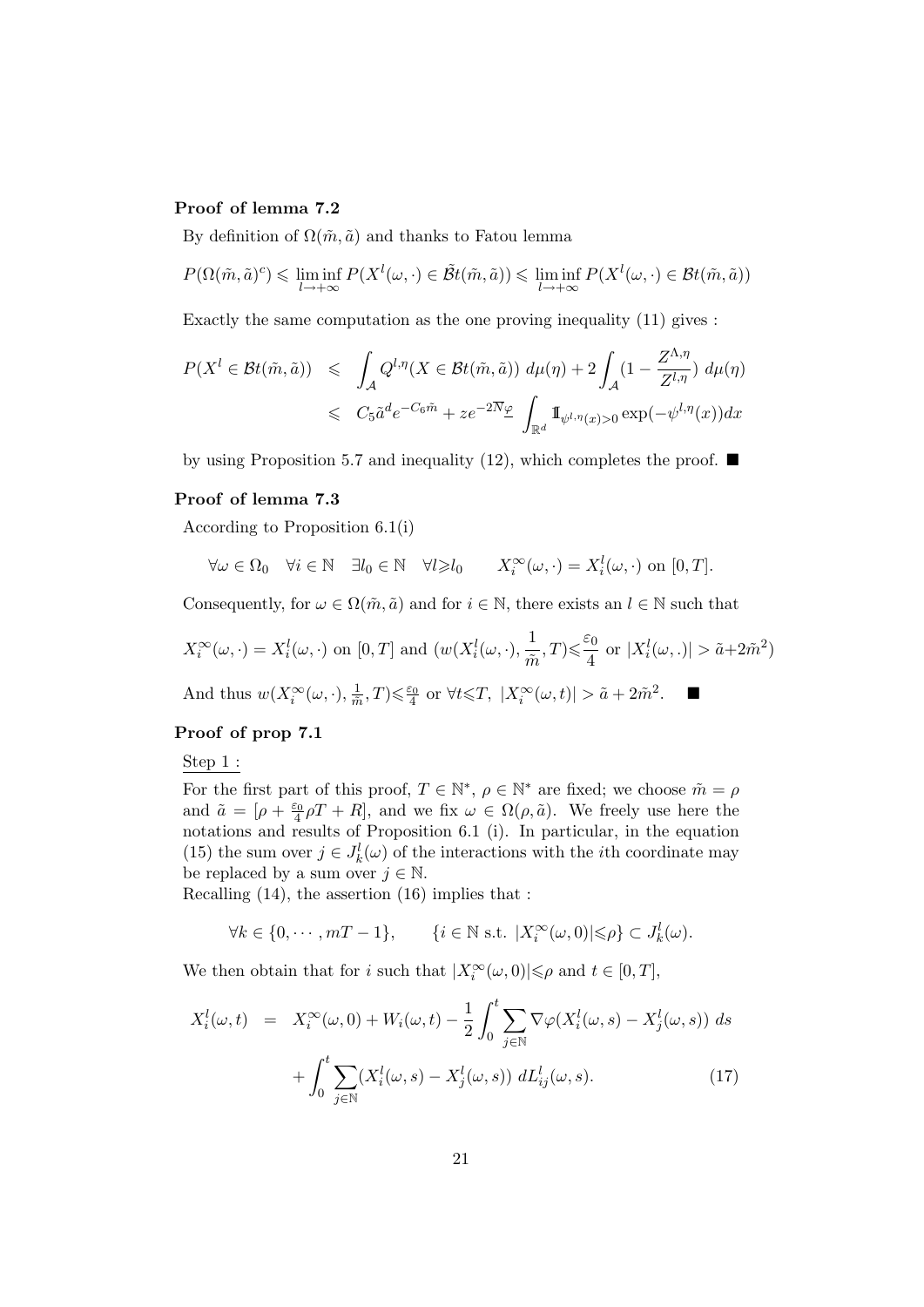Remark that  $\tilde{a}$  verifies  $\tilde{a} + 2\rho^2 \geq \rho + \frac{\varepsilon_0}{4}\rho T + R$  so for *l*'s such that  $X^l(\omega, \cdot) \notin$  $\tilde{\mathcal{B}}t(\rho,\tilde{a})$  we have :

$$
\forall i \in \mathbb{N}, |X_i^{\infty}(\omega, 0)| \leq \rho \implies \forall t \in [0, T] \quad |X_i^l(\omega, t)| \leq \rho + \frac{\varepsilon_0}{4} \rho T
$$
  

$$
\forall j \in \mathbb{N}, |X_j^{\infty}(\omega, 0)| > \rho + \frac{\varepsilon_0}{2} \rho T + R \implies \forall t \leq T \quad |X_j^l(\omega, t)| > \rho + \frac{\varepsilon_0}{4} \rho T + R
$$
\n(18)

Since  $\omega \in \Omega(\rho, \tilde{a})$ , there exists an infinite number of indices l such that  $X^{l}(\omega, \cdot) \notin \tilde{B}t(\rho, \tilde{a})$  and equation (17) holds for this indices l. Equation (17) still holds if we replace the sums over  $j \in \mathbb{N}$  by sums over  $\{j, |X_j^{\infty}(\omega,0)| \leq \rho + \}$  $\frac{\varepsilon_0}{2}\rho T + R$ , due to (18).

For this infinite number of *l*'s, for all *i* s.t.  $|X_i^{\infty}(\omega, 0)| \le \rho$ , for  $t \in [0, T]$ ,

$$
X_i^l(\omega, t) = X_i^l(\omega, 0) + W_i(\omega, t)
$$
\n
$$
- \frac{1}{2} \int_0^t \sum_{j, |X_j^{\infty}(\omega, 0)| \le \rho + \frac{\varepsilon_0}{2} \rho T + R} \nabla \varphi(X_i^l(\omega, s) - X_j^l(\omega, s)) ds
$$
\n
$$
+ \int_0^t \sum_{j, |X_j^{\infty}(\omega, 0)| \le \rho + \frac{\varepsilon_0}{2} \rho T + R} (X_i^l(\omega, s) - X_j^l(\omega, s)) dL_{ij}^l(\omega, s)
$$
\n(19)

We can choose an  $l$  large enough such that  $(19)$  holds and :

 $\forall j$  such that  $|X_j^{\infty}(\omega,0)| \leqslant \rho + \frac{\varepsilon_0}{2}$  $\frac{z_0}{2}\rho T + R$ ,  $X_j^l(\omega, \cdot) = X_j^{\infty}(\omega, \cdot)$  on  $[0, T]$ .

Consequently (19) holds also with  $X^{\infty}$  instead of  $X^{l}$ . Now use lemma 7.3 :  $X^{\infty}(\omega, \cdot) \notin \tilde{B}t(\rho, \tilde{a})$  because  $\omega \in \Omega(\rho, \tilde{a})$ . As already remarked it is then equivalent to sum over  $j \in \mathbb{N}$  or over  $\{j, |X_j^{\infty}(\omega, 0)| \leq \rho + \frac{\varepsilon_0}{2}\rho T + R\}.$ 

The final result of this step is thus :

$$
\forall \rho \in \mathbb{N}^*, \forall \omega \in \Omega(\rho, [\rho + \frac{\varepsilon_0}{4}\rho T + R]), \forall i \text{ such that } |X_i^{\infty}(\omega, 0)| \leqslant \rho, \forall t \in [0, T],
$$
  

$$
X_i^{\infty}(\omega, t) = X_i^{\infty}(\omega, 0) + W_i(\omega, t) - \frac{1}{2} \int_0^t \sum_{j \in \mathbb{N}} \nabla \varphi(X_i^{\infty}(\omega, s) - X_j^{\infty}(\omega, s)) ds
$$
  

$$
+ \int_0^t \sum_{j \in \mathbb{N}} (X_i^{\infty}(\omega, s) - X_j^{\infty}(\omega, s)) dL_{ij}^{\infty}(\omega, s)
$$

Step 2 :

Let 
$$
\Omega(T) = \limsup_{\rho \to +\infty} \Omega(\rho, [\rho + \frac{\varepsilon_0}{4}\rho T + R])
$$
 and  $\Omega_1 = \bigcap_{T \in \mathbb{N}^*} \Omega(T) \subset \Omega_0$ .

$$
P(\Omega(T)^c) \leq \sum_{\rho_0 \geq 1} \inf_{\rho \geq \rho_0} P\left(\Omega(\rho, [\rho + \frac{\varepsilon_0}{4} \rho T + R])^c\right)
$$
  

$$
\leq \sum_{\rho_0 \geq 1} \inf_{\rho \geq \rho_0} C_5 \left[\rho + \frac{\varepsilon_0}{4} \rho T + R\right]^d e^{-C_6 \rho}
$$
  
= 0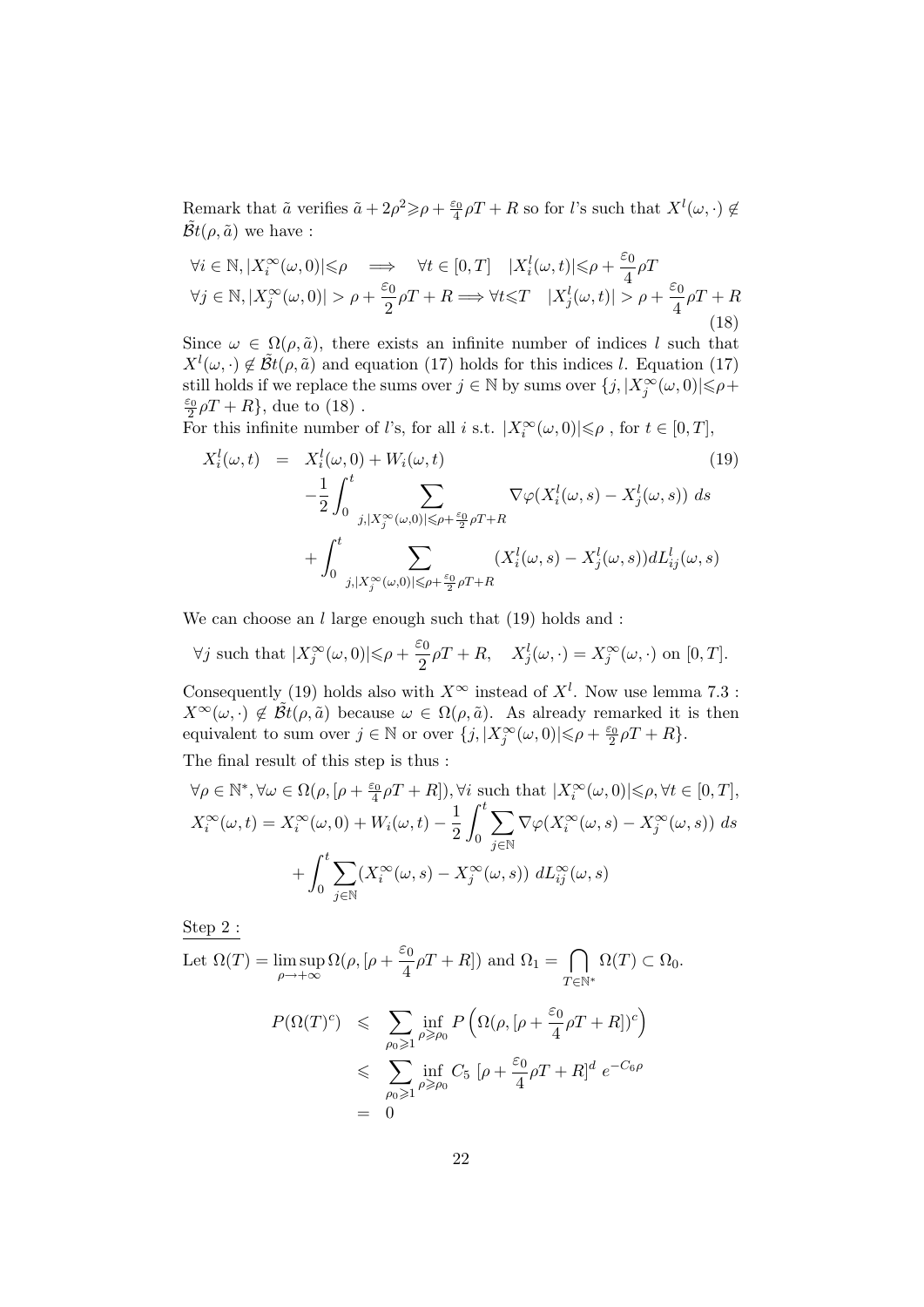thanks to lemma 7.2. Since this holds for each  $T \in \mathbb{N}^*$ , one has  $P(\Omega_1) = 1$ . By definition of  $\Omega_1$ :

$$
\forall \omega \in \Omega_1, \forall T \in \mathbb{N}^*, \forall \rho_0 \in \mathbb{N}^*, \exists \rho \geqslant \rho_0, \forall i \text{ such that } |X_i^{\infty}(\omega, 0)| \leqslant \rho \quad, \forall t \in [0, T]
$$

$$
X_i^{\infty}(\omega, t) = X_i^{\infty}(\omega, 0) + W_i(\omega, t) - \frac{1}{2} \int_0^t \sum_{j \in \mathbb{N}} \nabla \varphi(X_i^{\infty}(\omega, s) - X_j^{\infty}(\omega, s)) ds
$$

$$
+ \int_0^t \sum_{j \in \mathbb{N}} (X_i^{\infty}(\omega, s) - X_j^{\infty}(\omega, s)) dL_{ij}^{\infty}(\omega, s)
$$

Since  $P(\Omega_1) = 1$ , this proves that  $X^{\infty}$  is a solution of  $(\mathcal{E})$ .

Step 3 :

To obtain a solution of  $(\mathcal{E})$  with deterministic initial configuration, we disintegrate the solution  $X^{\infty}$  obtained above. This provides with a solution of (E) for each configuration in a set  $\underline{A}_{\mu}$  with  $\mu(\underline{A}_{\mu}) = 1$ , and then globally for each configuration in

$$
\underline{\mathcal{A}} = \bigcup_{z < z_c} \bigcup_{\mu \in \mathcal{G}(z)} \underline{\mathcal{A}}_{\mu}.\tag{20}
$$

 $\blacksquare$ 

**Proposition 7.4** The process  $(X_i^{\infty}(t), L_{ij}^{\infty}(t), i, j \in \mathbb{N}, t \in \mathbb{R}^+)$  is the unique Markovian solution of equation  $(\mathcal{E})$  inside of the class of paths C defined as follows :

 $X \in \mathcal{C}(\mathbb{R}^+, \mathcal{A})$  belongs to C if there exists  $\varepsilon > 0$  and  $p \in \mathbb{N}^*$  such that for all  $T, \rho, m_0 \in \mathbb{N}^*$  there exists an integer  $m \geq m_0$ , a sequence  $0 = t_0 <$  $t_1 < \cdots < t_{m'} = T$  in Q verifying  $t_{k+1} - t_k \leq \frac{1}{n}$  $\frac{1}{m}$  and bounded open sets  $C_0, C_1, \cdots, C_{m'-1}$  in  $\mathbb{R}^d$  which satisfy

 $B(0, \rho+mT) \subset C_{m'-1} \subset B(C_{m'-1}, \varepsilon) \subset C_{m'-2} \cdots \subset C_0 \subset B(0, \rho+mT+m^p)$ and  $\forall k \in \{0, \cdots, m' - 1\}, \quad d\left(\{x_j(u), j \in \mathbb{N}^*, u \in [t_k, t_{k+1}]\}, \partial C_k\right) \geq \frac{R}{2} + \frac{\varepsilon}{4}$  $rac{\varepsilon}{4}$ .

### Proof of prop 7.4

We first check that for  $\omega \in \Omega_1$ ,  $X^{\infty}(\omega, \cdot) \in \mathcal{C}$ :

We choose  $\varepsilon = \varepsilon_0$  and  $p = 2$ . For each  $T, \rho$  and  $m_0$  in  $\mathbb{N}^*$ , one may find  $l \geq l_0(\omega, T, \rho)$  large enough to have  $m(\rho, l, T) \geq m_0$  and  $m(\rho, l, T) \geq T \frac{R+\varepsilon_0}{2}$ . Then  $m = m(\rho, l, T)$ ,  $m' = mT$ ,  $t_k = \frac{k}{m}$  $\frac{k}{m}$  and

$$
C_k = B\left(0, \rho + mT + m^2 - (k+1)\frac{m}{T} + \frac{R + \varepsilon_0}{2}\right) \cup \bigcup_{i \in J_k^l} B\left(X_i^{\infty}(\omega, \frac{k}{m}), \frac{R + \varepsilon_0}{2}\right)
$$

are convenient choices.

The basic idea of the proof of uniqueness inside of the class  $\mathcal C$  is to decompose the time in a union of intervals  $\lfloor k/m,(k+1)/m \rfloor$ , on which each coordinate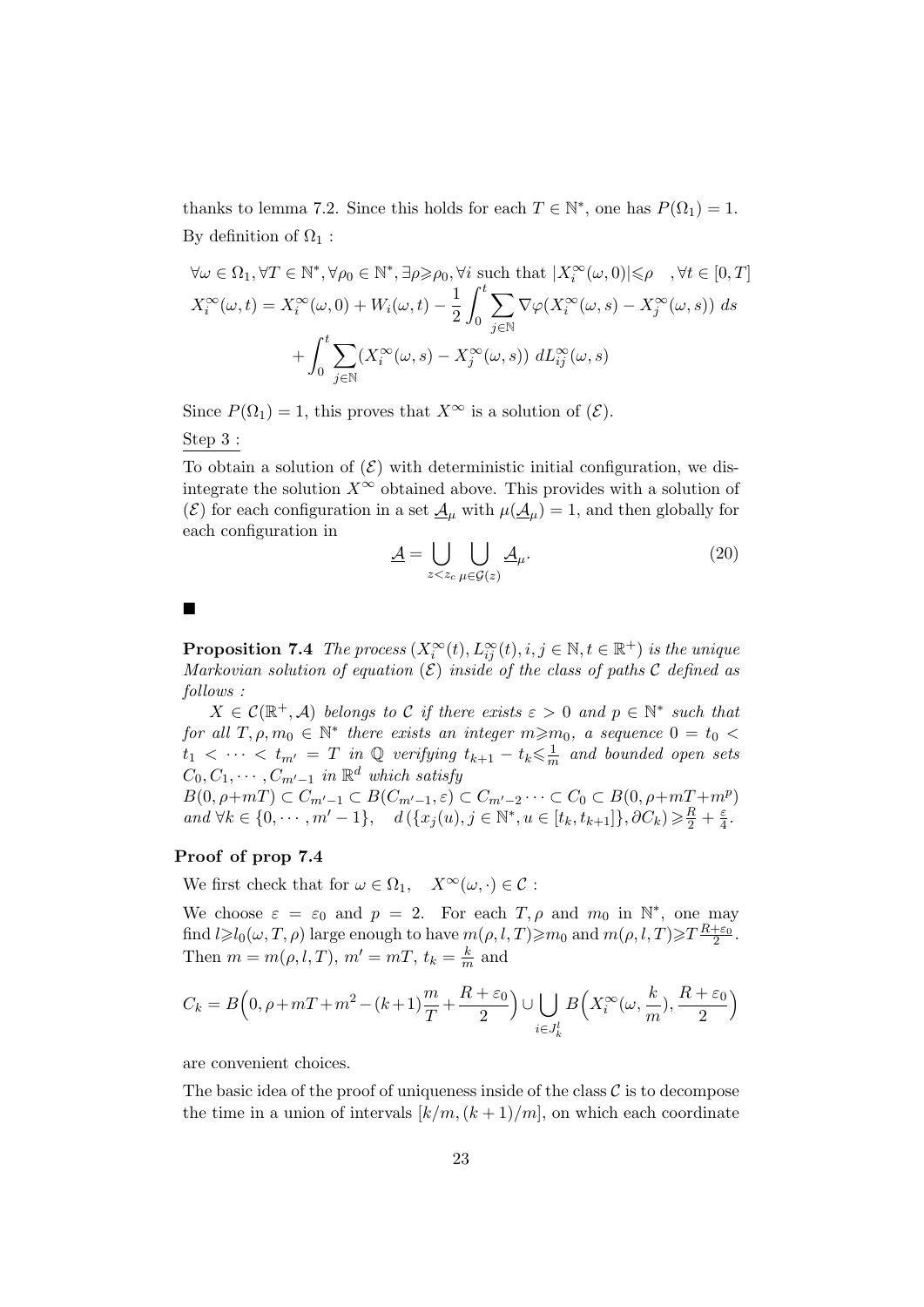of the process is the unique solution of a finite-dimensional stochastic differential equation like (15). It is then a direct generalization of Lemma 5.4 in [Tan96]. So we omit it.

Markovianity :

It is clear that if a process Y belongs to  $\mathcal{C}$ , all the time-translated processes  $\theta_s Y = Y(s + .), s > 0$ , belong to C too. Moreover, let  $X^\infty(t, x)$  denotes the solution of  $(\mathcal{E})$  for an initial condition  $x \in \mathcal{A}$ . Then, since  $\theta_s X^\infty(.,x)$ belongs to C and is a solution of equation  $(\mathcal{E})$ , by the uniqueness property proved above, the following distributions coincide : the conditional law of  $X^{\infty}(. + s, x)$  given the  $\sigma$ -algebra  $\mathcal{F}_s$  and the law of  $X^{\infty}(. , X^{\infty}(s, x))$ . This is the Markov property.  $\blacksquare$ 

**Proposition 7.5** If  $\mu$ , the law of  $X^{\infty}(0)$ , belongs to  $\mathcal{G}(z)$ , then the process  $X^{\infty}$  solution of equation  $(\mathcal{E})$  is a reversible process.

#### Proof of prop 7.5

Since  $X^{\infty}$  is Markovian, it is enough to prove that, for  $f, g$  bounded continuous functions on M with compact support and  $s, t > 0$ ,

$$
E(f(X^{\infty}(s)) g(X^{\infty}(t))) = E(f(X^{\infty}(t)) g(X^{\infty}(s)))
$$
\n(21)

Equality (21) holds if the following equality holds :

$$
\lim_{l \to +\infty} E\left(f(X^l(s)) g(X^l(t)) - f(X^l(t)) g(X^l(s))\right) = 0
$$

Like in the proof of (11), we go back to the process  $X^{l,\eta}$ , which, by Proposition 4.1, is reversible when its initial distribution is  $\mu^{l,\eta}$ :

$$
\begin{aligned}\n\left| E\left(f(X^l(s)) g(X^l(t)) - f(X^l(t)) g(X^l(s))\right) \right| \\
&= \left| \int \int E\left(f(X^l(s)) g(X^l(t)) - f(X^l(t)) g(X^l(s)) | X^l(0) = \xi_{\Lambda} \eta_{\Lambda^c} \right) d\mu(\xi | \eta_{\Lambda^c}) d\mu(\eta) \right| \\
&= \left| \int \int E\left(f(X^{l,\eta}(s)) g(X^{l,\eta}(t)) - f(X^{l,\eta}(t)) g(X^{l,\eta}(s)) | X^{l,\eta}(0) = \xi_{\Lambda}\right) d\mu(\xi | \eta_{\Lambda^c}) d\mu(\eta) \right| \\
&\leq \left| \int_{\mathcal{A}} \int_{\mathcal{A}} f(X(s)) g(X(t)) - f(X(t)) g(X(s)) dQ^{l,\eta}(X) d\mu(\eta) \right| \\
&\quad + 2 \sup_{\xi \in \mathcal{A}} |f(\xi)| \sup_{\xi \in \mathcal{A}} |g(\xi)| \int_{\mathcal{A}} \left(1 - \frac{Z^{\Lambda,\eta}}{Z^{l,\eta}} \right) d\mu(\eta)\n\end{aligned}
$$

 $\begin{array}{c} \begin{array}{c} \begin{array}{c} \end{array} \\ \begin{array}{c} \end{array} \end{array} \end{array}$ 

The first term of the sum vanishes and the second term tends to zero.



Acknowledgments : We are grateful to R. Lang and H. Tanemura for helpful discussions on these topics.